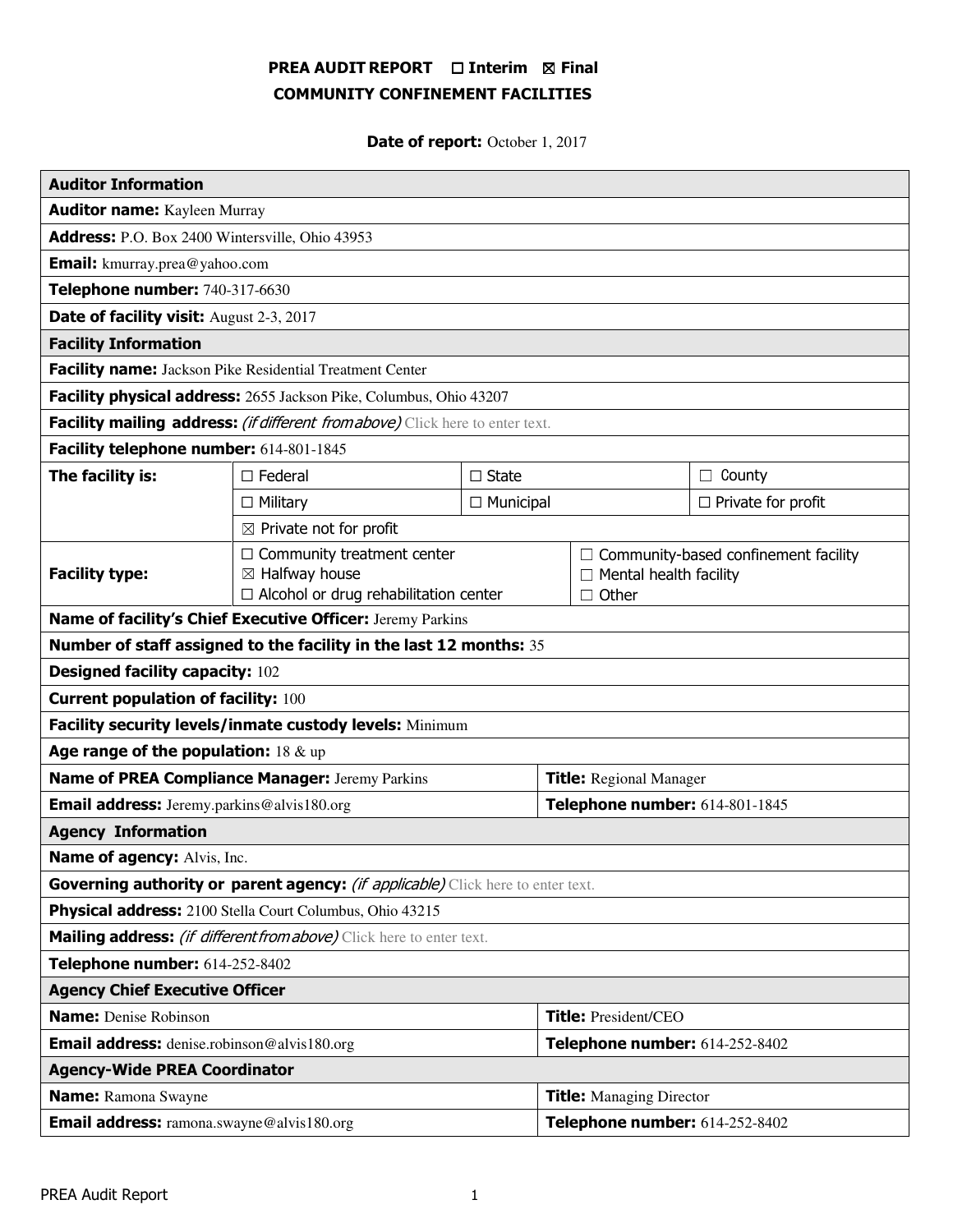# AUDIT FINDINGS

# NARRATIVE

The PREA audit for Jackson Pike Halfway House was conducted on August 2-3, 2017 in Columbus, Ohio. As part of the Alvis House residential corrections program, the facility focuses on successful transition from correctional supervision to community. The facility emailed the auditor documentation relevant to showing compliance with each of the standards. This documentation included the pre-audit questionnaire, policy and procedure, facility floor plan with camera coverage marked, MOU's, staffing plan, and other PREA forms. The auditor received this information prior to the audit and received additional documentation while conducting the onsite visit.

During the audit, the auditor toured the facility and conducted informal and formal staff and client interviews. It was noted during the tour that multiple PREA audit notices were posted in conspicuous places throughout the facility. The notices included the name and address of the PREA auditor and the date posted was six weeks prior to audit. All client areas including the bathroom has posters which informs clients on the ways in which they can report an allegation; the phone numbers and addresses of agencies they can report including anonymously; and that they can report to any staff member at any time in writing or verbally. Staff post areas have a PREA posters which includes first responder duties and the facility's coordinated response plan.

Ten random clients were interviewed from Jackson Pike's two housing units and an additional two were interviewed from the Power Program. There were no residents who identified as LGBTI, so a random sample of clients was chosen from the various dorm rooms. Residents were asked about their experience with PREA education, allegation reporting, communication with staff, safety, restrooms, knock and announcements, grievance procedures, pat downs, PREA brochures and postings, and the zero tolerance policy.

Also interviewed were specialized staff. This staff includes the PREA Coordinator (also Investigator), PREA Manager (also Investigator), Operations Managers, Case Manger, Human Resource Generalist, and Emotional Support Personnel. The local hospitals SANE Coordinator, and SARNCO Director were not able to be interviewed. The auditor reviewed both agencies' websites and MOU agreement. The facility does not provide on-site medical or mental health services. Random staff were questioned about PREA training, how to report, to whom to report, filing reports, investigations, conducting interviews, follow-up and monitoring retaliation, first responder duties, and the facility's coordinated response plan.

After a brief opening with agency staff, the auditor toured the facility. The tour consisted of examining all dorm areas, group rooms, day rooms, bathrooms, operations post, utility areas, and maintenance areas. A review of employee files, training records, PREA acknowledgments, PREA forms, and data logs were also completed. The auditor gave a closeout and shared some of the immediate findings.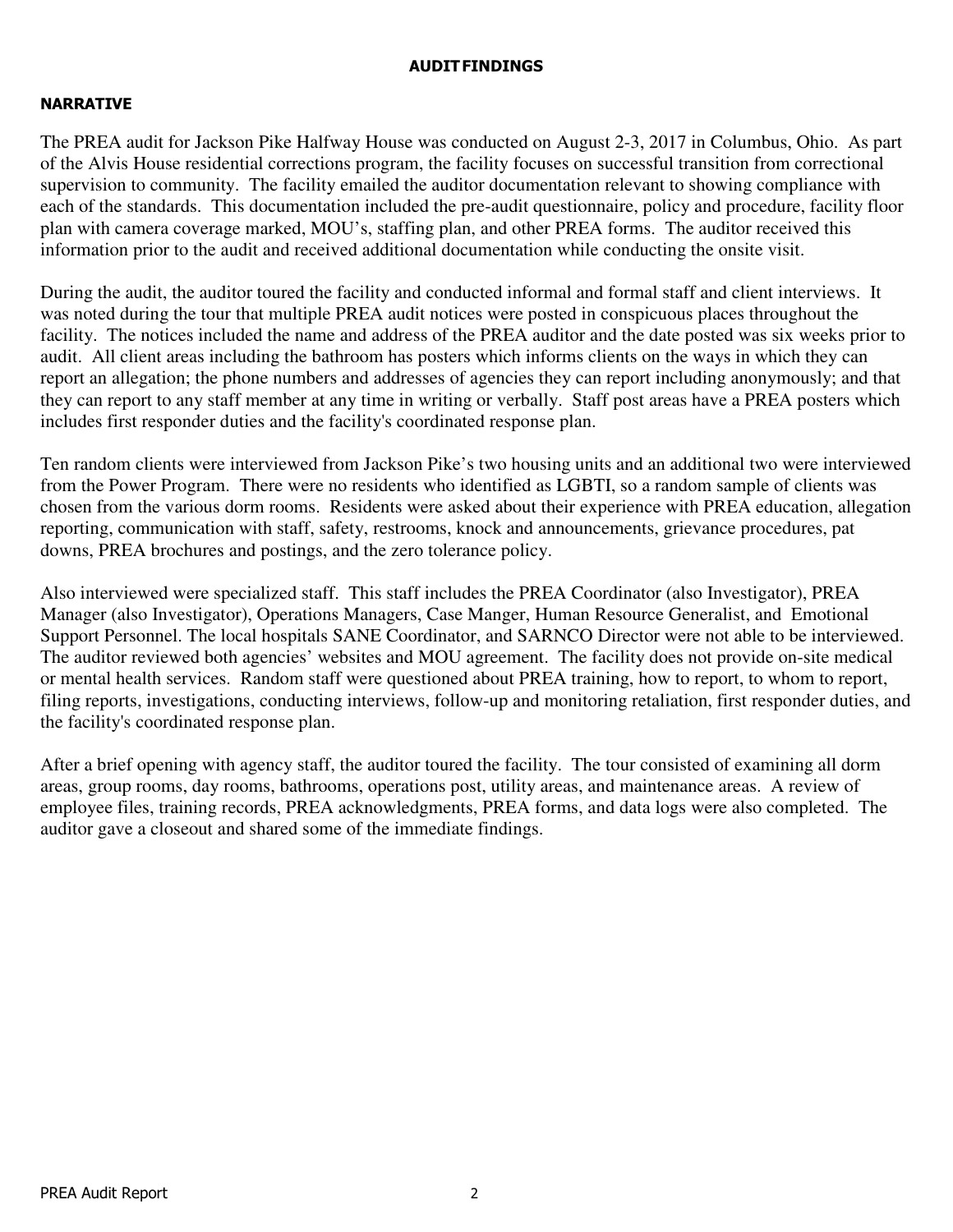# DESCRIPTION OF FACILITY CHARACTERISTICS

Jackson Pike is a halfway house located in Columbus, Ohio that serves adult male felony offenders. The facility is a one story building that serves two programs. One unit houses offender commitments from the Ohio Department of Rehabilitation and Corrections and the other houses offenders in the Power Program. The facility can house up to 102 offenders. To access the facility, one must be buzzed into a lobby area where they will be sign-in by staff. Clients would access the entrance and be subject to a pat-down which is visible by video surveillance or residents may receive an enhanced pad down.

The facility is equipped with 36 surveillance cameras which can record and play back up to 30 days. The cameras are placed strategically throughout the interior and exterior of the building. There are also multiple security mirrors to enhance security in vulnerable areas. The Power Program is for clients who participate in the opiate dependent program. The clients in this program have access to their own bathroom, lounge area, vending, exercise equipment, dorms, and outside recreation yard. Clients are supervised while outside for rec or smoke breaks. The dorm can house twenty offenders and the bathroom is accessible from the dorm. The dorm room has cameras therefore clients are required to dress in the bathroom see standard 115.215 to see a full bathroom description). The clients that participate in the Power Program are separated from those in regular programming. Clients are escorted to group rooms, group facilitator offices, and employment area. .

There are two dorms in the other unit. These dorms share a recreation yard, lounge area, and dining hall. There are laundry equipment near both B and C dorms. Clients must have staff allow them access to the treatment wing. In this wing, clients have access to group rooms, education/work release area, and staff offices. The offices in this area all have windows in the doors with clear line of site views into the office. Clients also have to have permission to enter the case manager hallway. The offices in this hallway have solid doors. The facility has a policy that requires staff members to have their doors open when one-on-one with a client. The two open bay dorms in this housing unit share a bathroom (see standard 115.215 to see a full description). There are cameras inside both dorms so clients are required to dress in the bathroom. Clients that have been given a classification of vulnerable or abusive would be housed in one of the dorm rooms closest to the dorm entrance where there are windows in the door or near a camera. All rooms are designed to minimize blind spot areas.

The facility uses SecurManage system to assist in accountability for conducting four head counts per shift and circulation rounds every 30 minutes, as well as security and perimeter checks throughout the facility. Community Reentry Specialist (CRS) are required to conduct more frequent checks in areas that are considered blind spot areas

The facility offers several programs designed to successfully reintegrate offenders back into the community. Reentry Services include cognitive behavioral treatment, chemical dependency treatment, workforce development, case management, mentoring, housing assistance, and links to community services and support; the GED Program serves as the first step toward attending college or technical skills training and helping clients achieve financial stability; the Workforce Development Program provides job readiness training, skills training, job placement assistance, mentoring, and job retention support; and Social Enterprises provide job skills training and work experience for individuals with limited or no work history. *Transitions* provides high-quality commercial cleaning services, while *Nature's Touch Landscaping and Lawn Care* offers residential and commercial landscaping and lawn care services. Social Enterprises also provide revenue to support Alvis House services to individuals and families.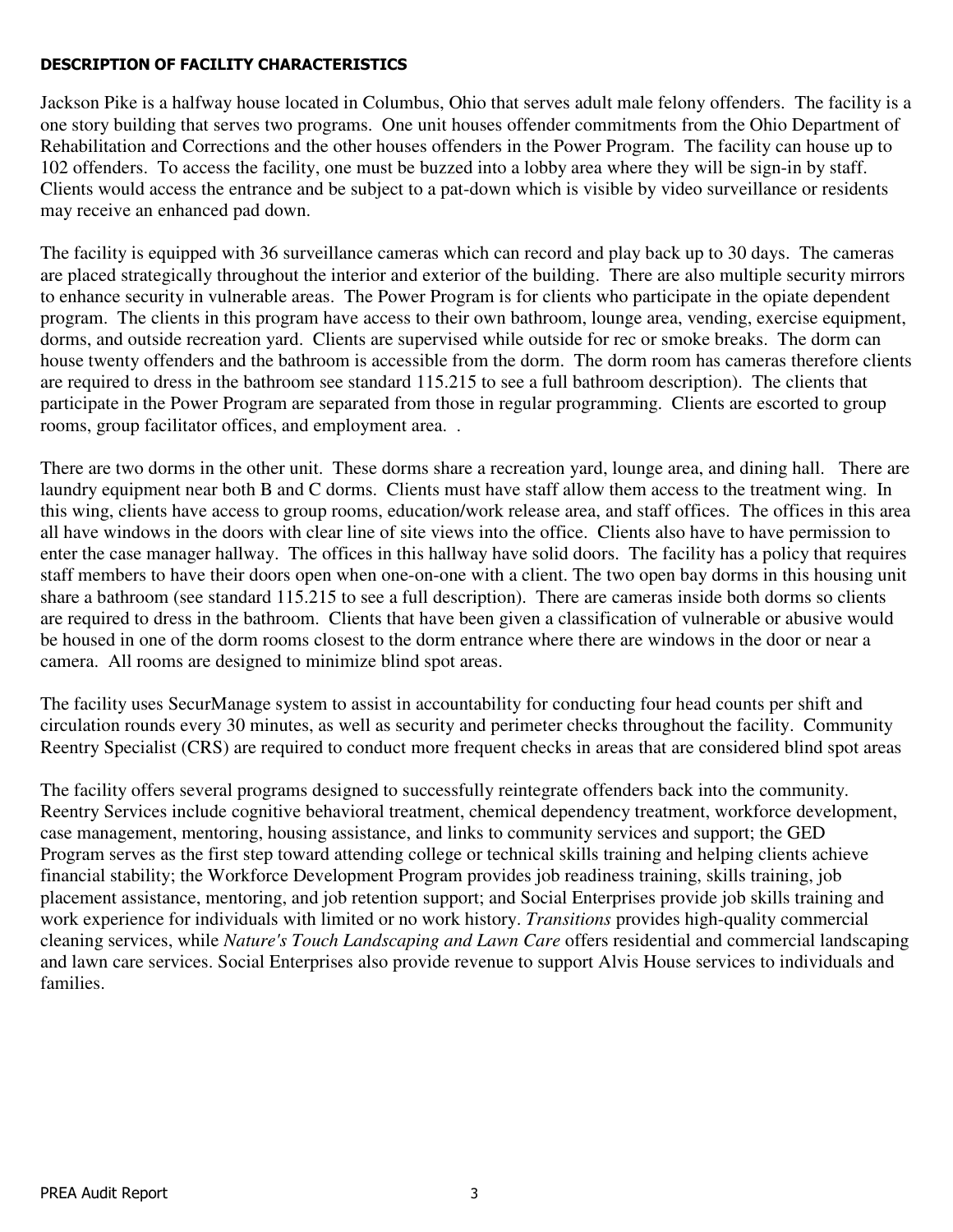### SUMMARY OF AUDIT FINDINGS

Jackson Pike Halfway House has had four PREA allegations during this audit cycle. All allegations were administratively investigation by a trained investigator. The allegations did not meet the criteria for referral for a criminal investigation by the legal authority.

Jackson Pike staff interviewed indicated that they received formal PREA training during orientation as well as monthly as part of their annual training. Staff on all three shifts including security and program staff were able to discuss their responsibility as a first responder, how to report or respond to an allegation of sexual abuse, sexual harassment, or retaliation.

Staff were sure of their education and training and would be capable to responding to any allegation appropriately. Clients interviews from the facility seemed well versed on their rights under the PREA standards and knew who and how they could report including anonymously. All clients receive information at intake with the phone number and address of inside and outside agencies that could help and knew the location of posters. Services with the SARNCO for victim advocacy services and with Ohio State University Hospital for SANE practitioners are in place.

Overall, the auditor was left with the impression that the agency as a whole and the facility specifically take PREA compliance seriously. The agency has implemented policies and practices that allow facility leadership to provide their staff with training and equipment that ensures the safety of all clients. This is the facility's second PREA audit and facility and agency management continue to make maintaining client safety and security a priority. While the facility met all standard requirements, management readily accepted auditor recommendations for best practices in select areas. The facility was not just interested in meeting minimum requirements but has created a culture where all staff and clients feel comfortable reporting any concerns that they have and trust that these concerns will be taken seriously and investigated.

Number of standards exceeded: 1 Number of standards met: 39 Number of standards not met: 0 Number of standards not applicable: 2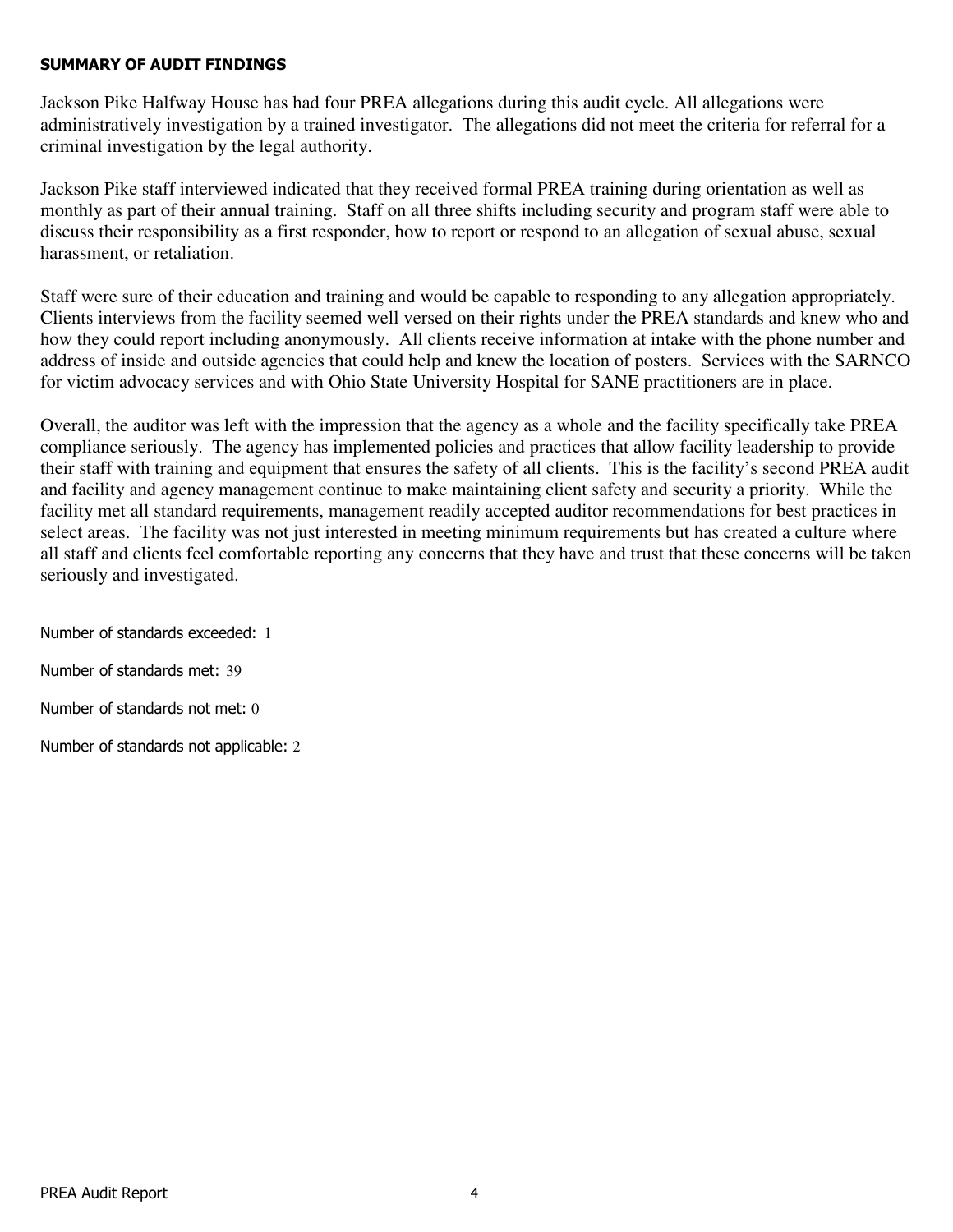### Standard 115.211 Zero tolerance of sexual abuse and sexual harassment; PREA Coordinator

- ☐ Exceeds Standard (substantially exceeds requirement of standard)
- $\boxtimes$  Meets Standard (substantial compliance; complies in all material ways with the standard for the relevant review period)
- ☐ Does Not Meet Standard (requires corrective action)

Auditor discussion, including the evidence relied upon in making the compliance or non-compliance determination, the auditor's analysis and reasoning, and the auditor's conclusions. This discussion must also include corrective action recommendations where the facility does not meet standard. These recommendations must be included in the Final Report, accompanied by information on specific corrective actions taken by the facility.

Jackson Pike adheres to the Alvis House agency zero tolerance policy. The policy outlines the facility's approach to preventing, detecting, and responding to sexual abuse and sexual harassment.

The agency's Managing Director serves as the agency wide PREA Coordinator and reports to the agency's President/CEO. The auditor spoke with the PREA Coordinator concerning her authority to develop, implement, and oversee the agency's efforts to comply with PREA standards. During the interview, it was clear that the PREA Coordinator has sufficient time and authority to implement the agency's policies and practices in an effort to obtain and maintain compliance.

At the Jackson Pike facility, the Regional Director serves as the facility PREA manager. The Regional Director would report any PREA related issues to the Coordinator. During the interview, the current and next Regional Director noted that while she learning the responsibilities of the role, she has sufficient time and authority to implement all policies and practices related to obtain and maintaining compliance with PREA standards. The current Regional Director will be moving to a different region and is assisting with the transition. He agrees that there is sufficient time and authority to implement all policies and practices.

Review: Policy and procedure Interview with PREA Coordinator/Managing Director Interview with PREA Manager/Regional Director (current and new) Past Interview with President/CEO

### Standard 115.212 Contracting with other entities for the confinement of residents

- $\Box$  Exceeds Standard (substantially exceeds requirement of standard)
- ☐ Meets Standard (substantial compliance; complies in all material ways with the standard for the relevant review period)
- ☐ Does Not Meet Standard (requires corrective action)

Auditor discussion, including the evidence relied upon in making the compliance or non-compliance determination, the auditor's analysis and reasoning, and the auditor's conclusions. This discussion must also include corrective action recommendations where the facility does not meet standard. These recommendations must be included in the Final Report, accompanied by information on specific corrective actions taken by the facility.

N/A: The PREA Coordinator reports that the facility is operated by a private agency and does not contract with other agencies for offender placement

# Standard 115.213 Supervision and monitoring

 $\Box$  Exceeds Standard (substantially exceeds requirement of standard)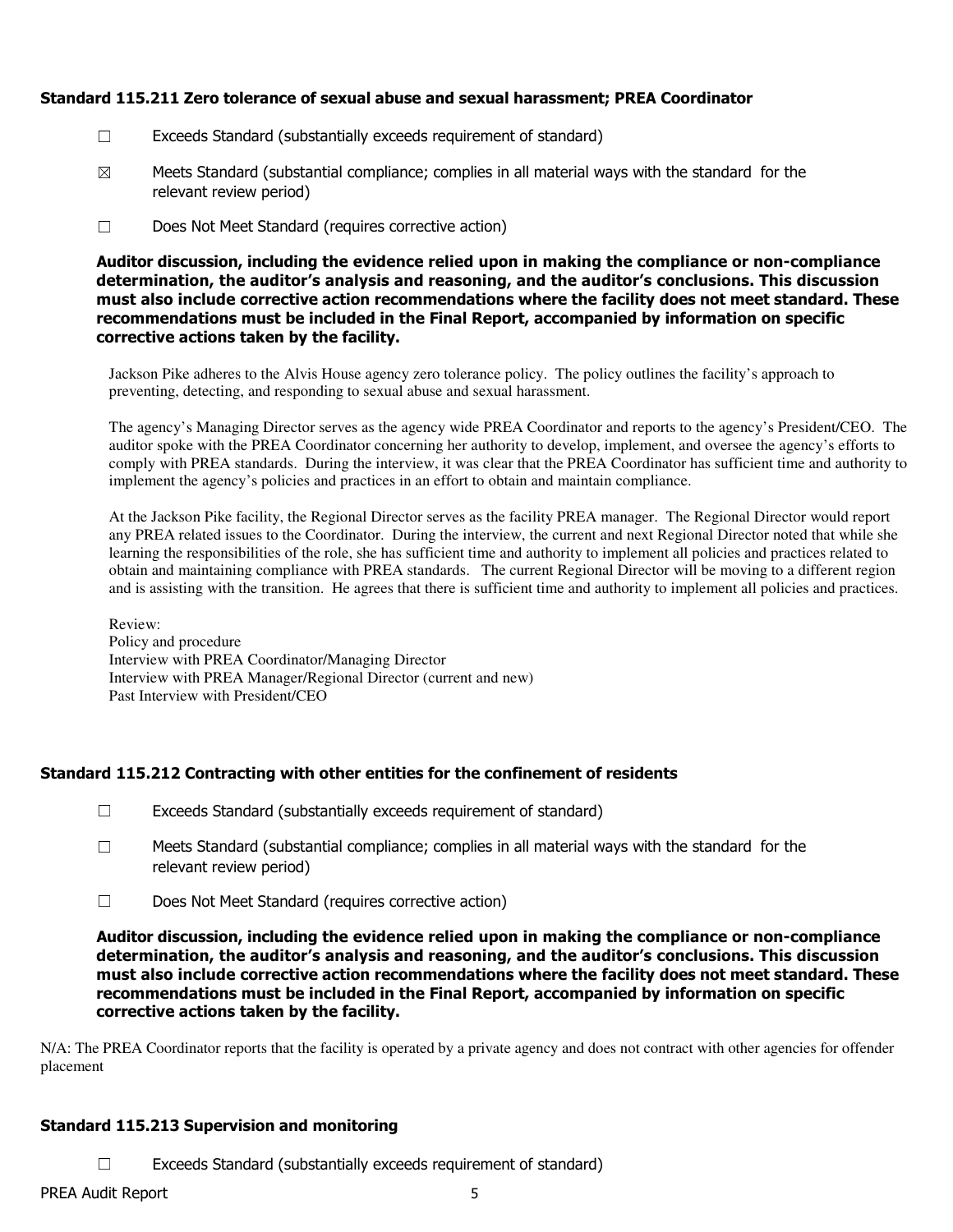- $\boxtimes$  Meets Standard (substantial compliance; complies in all material ways with the standard for the relevant review period)
- ☐ Does Not Meet Standard (requires corrective action)

Auditor discussion, including the evidence relied upon in making the compliance or non-compliance determination, the auditor's analysis and reasoning, and the auditor's conclusions. This discussion must also include corrective action recommendations where the facility does not meet standard. These recommendations must be included in the Final Report, accompanied by information on specific corrective actions taken by the facility.

The agency has a policy requiring each facility complete a staffing plan that provides for adequate levels of staffing and where appropriate video monitoring equipment to protect clients against sexual misconduct. The staffing plan reviews the physical elements of the building including the placement of cameras and identified blind spot areas; plans for prevention and detection including coverage of blind spot areas, requiring staff to have blinds or doors open when clients are in the office, and proper placement of SecurManage scan tags to ensure CRS staff are conducting proper and timely tours throughout the facility; and ensuring proper staff to clients ratios and that staff have been properly trained on the PREA standards. The plan also reviews the number and types of allegations during that year and ensures all recommendations have been implemented.

The facility has a total of 35 cameras (internally and externally) that aid in the supervision of clients. The cameras record to a digital server and are capable of a thirty day play back. There is a main post at the entrance of the facility with a Community Reentry Specialist (CRS) at the main post 24 hours a day. This staff member will monitor cameras, complete pat downs on clients entering the building, sign clients in and out of the building, and grant access to visitors into the facility and sign-in. Clients have supervised access to a recreation yard and scheduled access to a smoke break area. Emergency exits doors are alarmed. CRS staff complete four house checks per shift and a walkthrough every 30 minutes.

The plan is required to be reviewed annually.

During the most recent review, the PREA Coordinator along with the Regional Director and Operations Manager completed a walkthrough of the facility and discussed areas of concern and implemented a plan of action to correct all deficiencies. This is the facility's second PREA audit and the auditor noted corrective action implementation from recommendations on the first audit. This includes policies addressing staff meeting with clients in offices with no windows, more frequent checks in the kitchen area, and not allowing clients to hang anything that may obstruct clear views into the dorm areas.

There have been no reports of deviations to the staffing plan.

Review: Policy and procedure Facility tour Staffing plan Floor plan with identified blind spots Interview with PREA Coordinator Interview with Regional Director (current and new) Interview with Operations Manager

### Standard 115.215 Limits to cross-gender viewing and searches

- $\Box$  Exceeds Standard (substantially exceeds requirement of standard)
- $\boxtimes$  Meets Standard (substantial compliance; complies in all material ways with the standard for the relevant review period)
- ☐ Does Not Meet Standard (requires corrective action)

Auditor discussion, including the evidence relied upon in making the compliance or non-compliance determination, the auditor's analysis and reasoning, and the auditor's conclusions. This discussion must also include corrective action recommendations where the facility does not meet standard. These recommendations must be included in the Final Report, accompanied by information on specific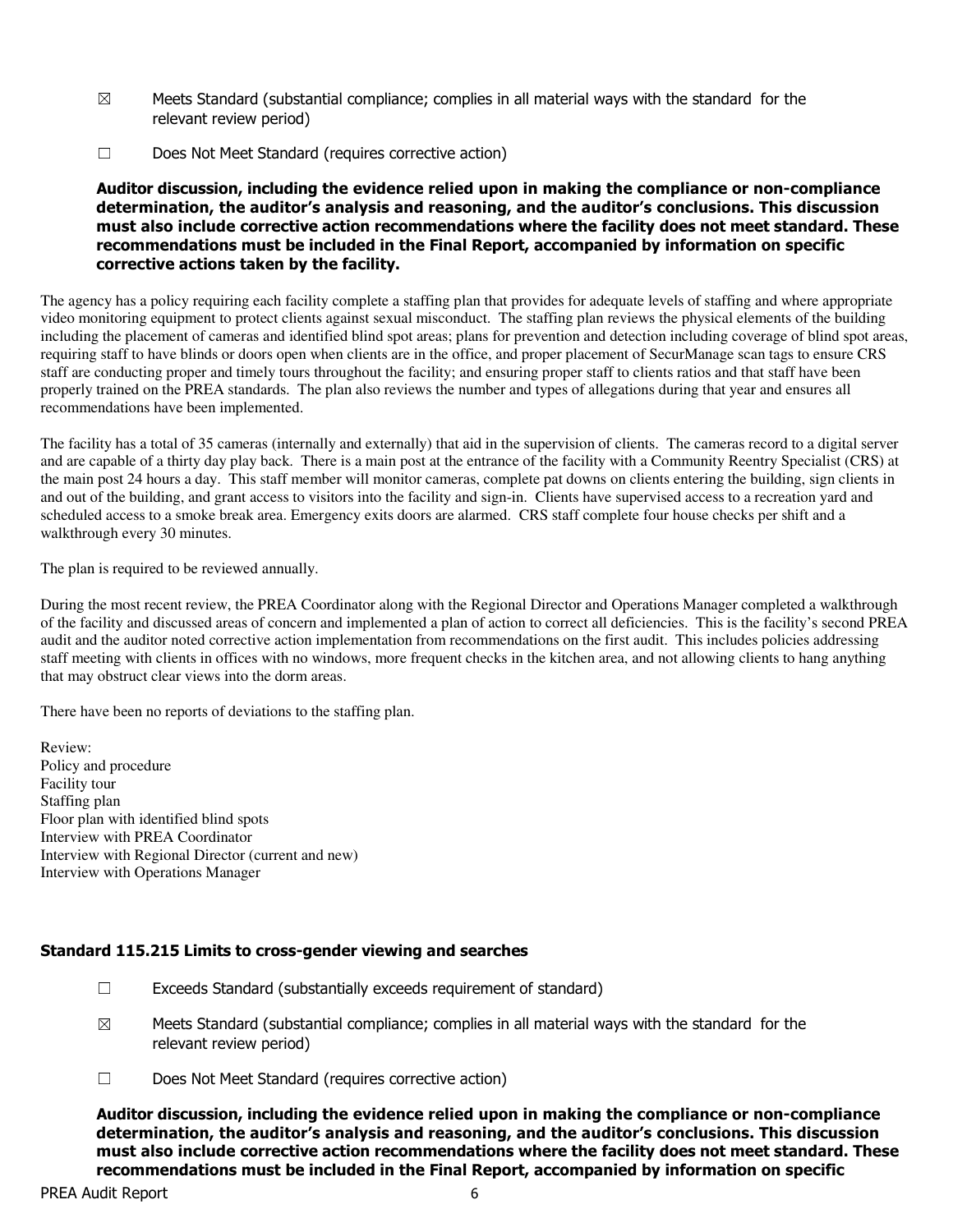#### corrective actions taken by the facility.

Per agency policy, the facility does not permit body cavity or strip searches. The facility houses only male felony clients and has trained female staff on how to properly pat down a male client. The facility conducts enhanced pat downs (striped to the lowest layer of clothing excluding underclothes). All pat downs including the enhanced pat downs are completed in camera view. All employees are trained on the proper techniques to several pat downs during orientation and again annually at the facility.

The facility allows for clients to shower, perform bodily functions, and dress in areas not viewable to staff. The facility has three housing units. Two housing units are in the main section of the facility and the third is in a special unit (Power) of the facility. The clients in the Power program are kept separated from the other clients. The bathroom for Dorm A (Power house clients) is connected to the dorm but has an outside entrance. The entrance from outside the dorm locked. The bathroom has three toilet stalls with half wall dividers, three urinals, a changing area, and two showers with curtains. The bathroom for dorms B&C must be access from outside the dorm. The bathroom has three toilet stalls with half walls, three urinals, two changing areas, and fours showerheads along a single wall. Staff performing security checks announce themselves before entering the bathroom. The facility has not had an incident of incidental viewing.

The facility has not housed a transgender or intersex client. The agency has developed a transgender housing policy that has identified specific facilities in the Alvis, Inc. umbrellas that is uniquely equipped to manage, house, and secure a transgender or intersex client safely. The Jackson Pike facility has not been identified as being capable of housing a transgender or intersex client safely.

Should a transgender client be referred to the Jackson Pike Facility, the client would be assigned to another Alvis facility in the Columbus area that can manage and house the client safely. Once identified and assigned a facility, the client will be place in a room near the main post that offers a more secure environment. The client will be consulted as to their needs for privacy concerning personal hygiene and pat down preference. The agency has a policy for professional, respectful transgender/intersex client pat downs. All staff members are trained during orientation at Alvis House's live academy where staff will practice appropriate pat downs, cross-gender pat downs, and transgender/intersex pat downs on manikins.

During interviews with staff, all indicate that they have been trained properly on how to conduct a variety of pat downs. The staff members felt comfortable with their training and no issues have been reported concerning the pat down process.

During interviews with clients, the auditor noted that all residents reported that the pat downs were conducted professionally and respectfully but at time inconsistent from one staff member to the next. At no time did a resident complain that they were uncomfortable in a sexualized way during a pat down.

Review: Policy and procedure Facility tour Interview with Operations Manager Interview with random staff Interview with random clients Interview with PREA Coordinator

#### RECOMMENDATION:

The auditor recommended that the increase the frequency of staff pat down training (especially when a staff member is moving from an allfemale facility to a male facility that conducts cross gender pat downs) and supervisory review of CRS pat downs.

#### FACILITY RESPONSE:

The facility operations managers will increase the frequency in which they monitor CRS pat downs. The agency has recently promoted a Regional Manager to the agency Training Manager that has building operations experience to properly train staff on all types of searches.

### Standard 115.216 Residents with disabilities and residents who are limited English proficient

- $\Box$  Exceeds Standard (substantially exceeds requirement of standard)
- $\boxtimes$  Meets Standard (substantial compliance; complies in all material ways with the standard for the relevant review period)
- ☐ Does Not Meet Standard (requires corrective action)

# Auditor discussion, including the evidence relied upon in making the compliance or non-compliance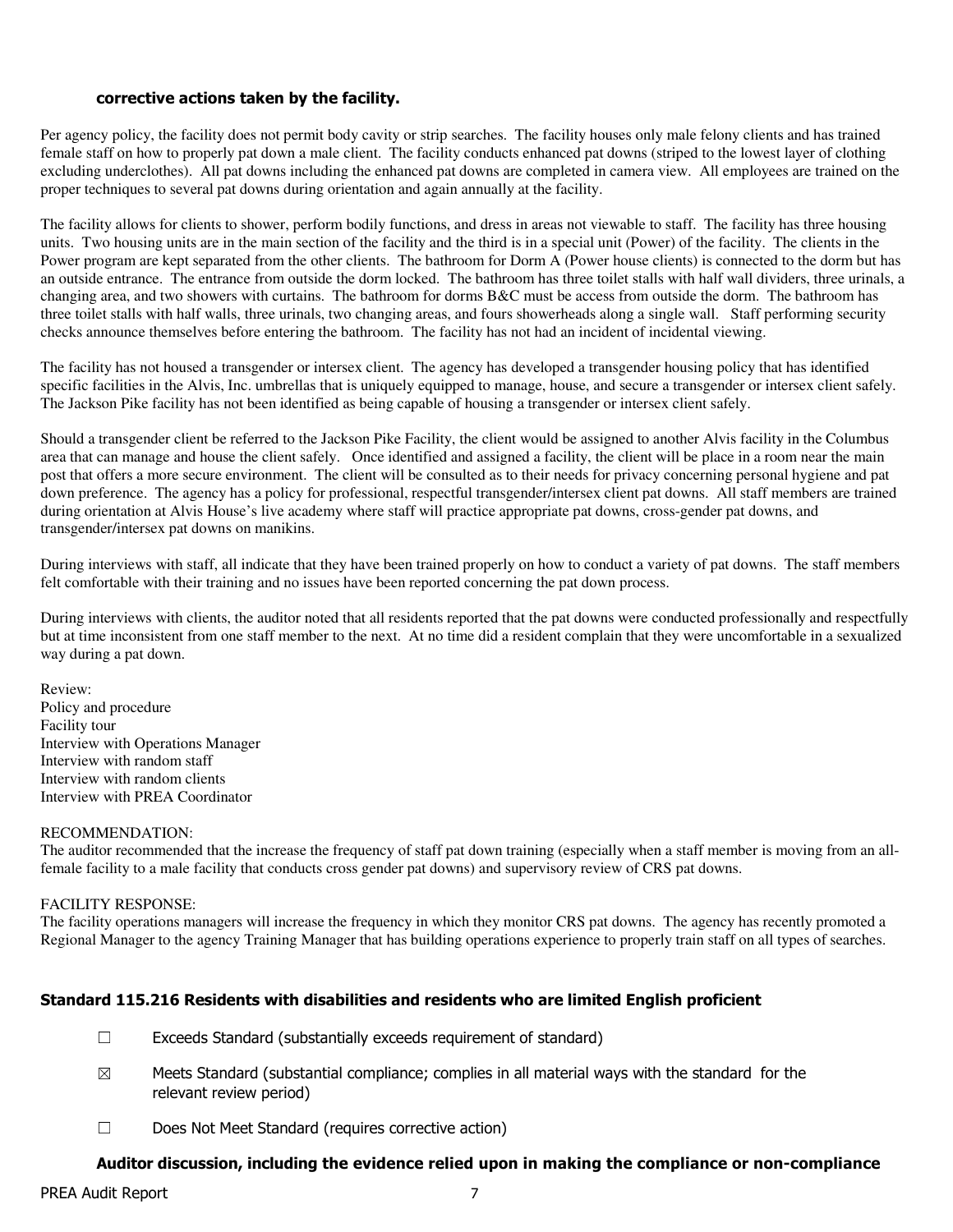### determination, the auditor's analysis and reasoning, and the auditor's conclusions. This discussion must also include corrective action recommendations where the facility does not meet standard. These recommendations must be included in the Final Report, accompanied by information on specific corrective actions taken by the facility.

The agency has a policy that calls for the reasonable accommodations for clients that allow for them to be able to benefit from program services. These services are for clients who may have a physical, mental, or cognitive disability or for clients who may be limited English proficient. The facility works with community partners to address specific individual needs so that clients can benefit from all aspects of the facility's efforts to prevent, detect, and respond to incidents of sexual abuse and sexual harassment.

The facility staff are instructed to ensure that all aspects of PREA are communicated to all clients regardless of mental, physical, or cognitive disability or language barrier. If there is not a qualified staff member to assist the client, a community partner will be contracted to aid the client in understanding agency rules, PREA, and other regulations. At no time will another client be used for interpretive services unless a delay in services would compromise the client's safety, the performance of first responder duties, or an investigation.

The facility does not currently house any client needing these services.

Review: Policy and procedure Interview with random staff Interview with Regional Director (current and new)

### Standard 115.217 Hiring and promotion decisions

- $\Box$  Exceeds Standard (substantially exceeds requirement of standard)
- $\boxtimes$  Meets Standard (substantial compliance; complies in all material ways with the standard for the relevant review period)
- ☐ Does Not Meet Standard (requires corrective action)

### Auditor discussion, including the evidence relied upon in making the compliance or non-compliance determination, the auditor's analysis and reasoning, and the auditor's conclusions. This discussion must also include corrective action recommendations where the facility does not meet standard. These recommendations must be included in the Final Report, accompanied by information on specific corrective actions taken by the facility.

Alvis House has a policy that prohibits any of the facilities it operates to hire or promote staff (including contractors and volunteers) that have been convicted of sexual abuse in a prison, jail, lockup, or community confinement facility, nor will they hire or promote anyone who has been civilly or administratively adjudicated to have engaged in sexual abuse in the community. The facility conducts a NCIC/NLETS background check on all employees and volunteers. The agency has a HRIS system that will generate a report annually that list staff that will need to receive a background check. Staff members who work in a facility that houses federal Bureau of Prison offenders will automatically receive a background check every five years as part of the contract renewal. A random review of 12 employee files shows that all employee background checks are up to date. The agency documents all contact with previous employers.

The employee application requires all applicants to reveal if they have been convicted of sexual abuse in a prison, jail, lockup, or community confinement facility or convicted of engaging or attempting to engage in sexual activity in the community by force (over or implied) or coercion, or if the victim did not consent or was unable to consent; and if they have been civilly or administratively adjudicated to have engaged in the above activity.

The agency also has a PREA acknowledgement form that all staff sign. The form reviews the agency's zero tolerance policy and all expectations under the PREA guidelines including the continuing affirmative duty to report any allegation against the employee.

Employees who would like to move up within the agency will have to submit a letter of interest to the HR Department. The HR Department will assess the eligibility of the employee by reviewing performance appraisals, disciplinary records, and personnel action reports. Employees who have a disciplinary report that includes a substantiated allegation of sexual harassment will not be considered for the position.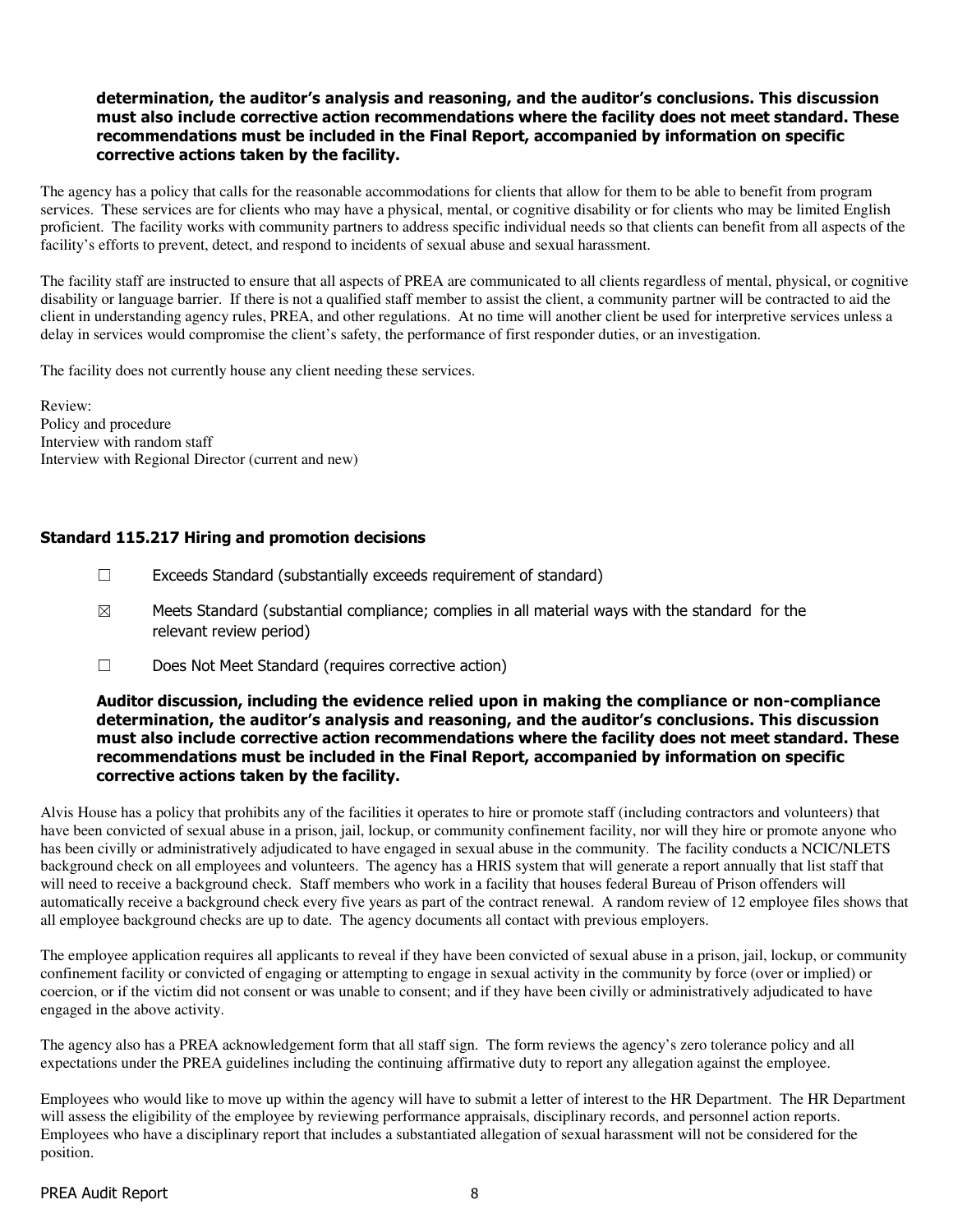The auditor reviewed 12 random employee files. The review included on boarding documentation, employment application, reference checks/verification, interview forms, disciplinary records, training records, background checks, employee handbook, code of conduct/ethics acknowledgement, and promotions.

The auditor interviewed the Human Resource Generalist concerning their method for ensuring all employees receive their initial and five year background checks, the process for promotions, and the onboarding process. The HR Generalist reported that if a staff member does not have all proper documentation related to PREA and the onboarding process, notification will be sent to the regional director along with instruction on how to correct the deficiency.

During the last audit, it was noted by the auditor that while the HR Department completes reference checks for all candidates for employment, the agency did not document whether they contacted past institutional employers for information on substantiated allegations of sexual abuse or if the employee resigned during a pending investigation of an allegation of sexual abuse. During file reviews this audit cycle, all new employees have a proper reference check if they previously worked in an institution as defined by 42 U.S.C. § 1997.

Review: Policy and procedure Employee ethics acknowledgement Employee files Onboarding documentation Interview with HR Generalist

# Standard 115.218 Upgrades to facilities and technologies

- ☐ Exceeds Standard (substantially exceeds requirement of standard)
- $\boxtimes$  Meets Standard (substantial compliance; complies in all material ways with the standard for the relevant review period)
- ☐ Does Not Meet Standard (requires corrective action)

Auditor discussion, including the evidence relied upon in making the compliance or non-compliance determination, the auditor's analysis and reasoning, and the auditor's conclusions. This discussion must also include corrective action recommendations where the facility does not meet standard. These recommendations must be included in the Final Report, accompanied by information on specific corrective actions taken by the facility.

The facility has not acquired any new facility nor is it planning any substantial expansion or modification to the current facility. The facility constantly reviews the facility for needs to its video monitoring system. This includes taking into consideration how such technology may enhance its ability to protect residents from sexual abuse.

Facility management and the PREA Coordinator review the staffing plan annually in order to access the effectiveness of the facility's security program and if improvements in the electronic monitoring could help in the prevention, detection, and responding to sexual abuse and sexual harassment. The facility has a request in the agency management for additional cameras for the hallway new dorm B&C bathroom and pantry areas. The facility is also requesting additional updates to the camera system and windows in office doors. The PREA Coordinator will continue request additional resources as needs arise.

Review: Facility tour Floor plans Interview with PREA Coordinator Interview with Regional Director (new and current) Interview with Operations Manager

### Standard 115.221 Evidence protocol and forensic medical examinations

☐ Exceeds Standard (substantially exceeds requirement of standard)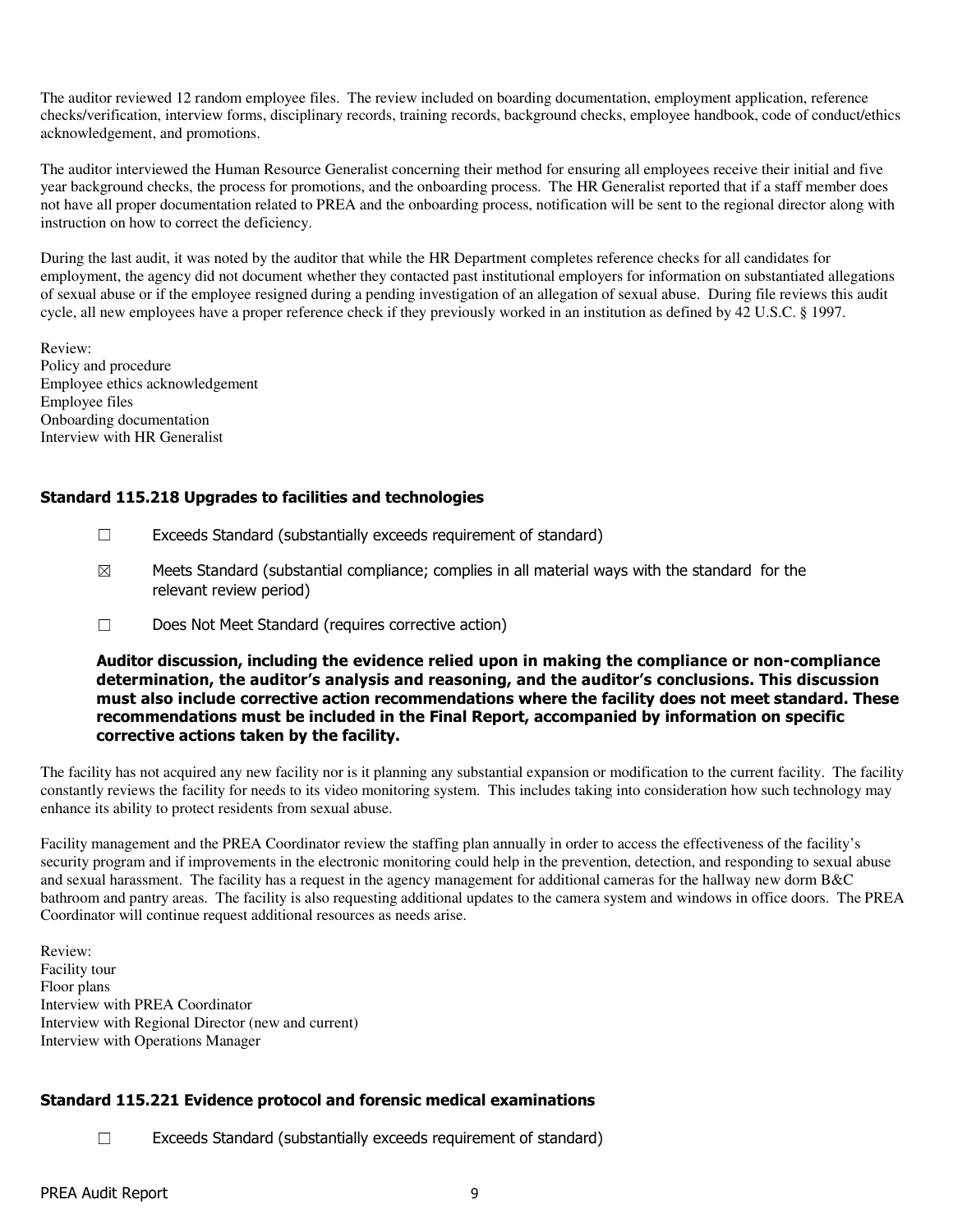- $\boxtimes$  Meets Standard (substantial compliance; complies in all material ways with the standard for the relevant review period)
- ☐ Does Not Meet Standard (requires corrective action)

Auditor discussion, including the evidence relied upon in making the compliance or non-compliance determination, the auditor's analysis and reasoning, and the auditor's conclusions. This discussion must also include corrective action recommendations where the facility does not meet standard. These recommendations must be included in the Final Report, accompanied by information on specific corrective actions taken by the facility.

The facility conducts administrative investigations into allegations of sexual abuse and sexual harassment. If at any time during the investigation the incident appears to be criminal in nature, the PREA investigator will refer the case to the legal authority for a criminal investigation. The facility has an MOU with the City of Columbus Police Department as they have the legal authority to investigate criminal conduct at the facility. The department has agreed to use "A National Protocol for Sexual Assault Medical Forensic Examinations, Adults/Adolescents" as the uniform evidence protocol in which to investigate any criminal allegations.

The facility will send clients to Ohio State University (OSU) Hospital where they perform forensic exams at no cost to the victim. The auditor reviewed OSU's website to confirm the services of a SANE practitioner and advocate services that would be provided by partnering agency SARNCO (Sexual Assault Response Network of Central Ohio). Alvis House has a MOU with SARNCO (Sexual Assault Response Network of Central Ohio) to provide advocate and emotional supportive services.

OSU has a SANE nurse on staff 24 hours a day 7 days a week. These nurses have been trained in forensic nursing and crisis intervention clinical competencies. SARNCO would provide an advocate to offer emotional support, crisis intervention, and follow up services.

The agency clinician, Dr. Shivley, is trained to provide emotional supportive services and would offer follow up services for the victim.

Review: Policy and procedure MOU with SARNCO MOU with City of Columbus Police Department Emotional support person certificate Review of OSU website Review of SARNCO website Interview with PREA Coordinator

### Standard 115.222 Policies to ensure referrals of allegations for investigations

- ☐ Exceeds Standard (substantially exceeds requirement of standard)
- $\boxtimes$  Meets Standard (substantial compliance; complies in all material ways with the standard for the relevant review period)
- ☐ Does Not Meet Standard (requires corrective action)

Auditor discussion, including the evidence relied upon in making the compliance or non-compliance determination, the auditor's analysis and reasoning, and the auditor's conclusions. This discussion must also include corrective action recommendations where the facility does not meet standard. These recommendations must be included in the Final Report, accompanied by information on specific corrective actions taken by the facility.

The agency has a policy that regulates an administrative investigation of all allegations of sexual abuse and sexual harassment. The policy ensures that any allegation that appears to be criminal in nature is referred to the legal authority in charge of conducting a criminal investigation. The facility has a MOU with the City of Columbus Policy Department, the agency who has the legal authority to conduct such investigation. The agency has posted its policy concerning conducting an administrative and criminal investigation on its website (https://alvis180.org).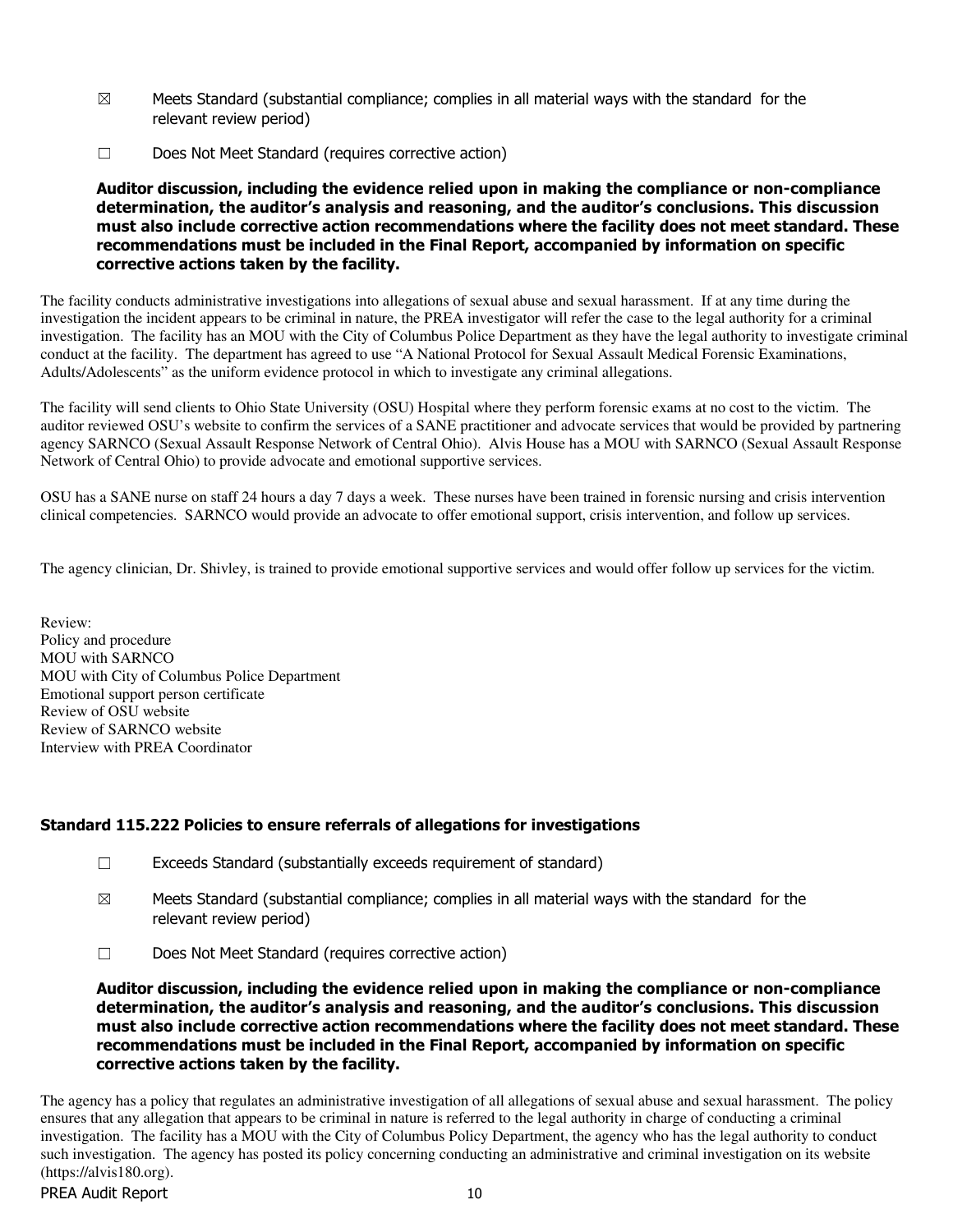During this audit cycle, the facility has had four reported allegations.

Investigation #1: Resident made a verbal report that a staff member entered into the bathroom without announcing herself. An administrative investigation revealed that staff entered the bathroom without announcement with probable cause to believe clients where in violation of program rules. The allegation was determined to be unfounded. There was no criminal activity so no referral for criminal investigation was necessary.

Investigation #2: There were multiple allegations against a client from other clients for sexual harassment. An administrative investigation revealed that clients were trying to get the alleged abuser terminated from the facility because he was a sex offender. The allegation was determined to be unfounded. There was no criminal activity so no referral for criminal investigation was necessary.

Investigation #3: The facility received a third party report of staff sexual misconduct. An administrative investigation determined that the allegation was unsubstantiated due to both parties denying the allegation and no other facts to substantiate the allegation. The staff member however did resign in the middle of the investigation. There was no criminal activity so no referral for criminal investigation was necessary.

Investigation #4: The facility received a third party report from another client alleging staff sexual misconduct. An administrative investigation determined the allegation to be unsubstantiated, but found clear violations of agency policy. The staff member resigned before she could be terminated. There was no criminal activity so no referral for criminal investigation was necessary.

Review: Policy and procedure Agency website Interview with PREA Coordinator Interview with Regional Director (new and current) Review of investigation reports

### Standard 115.231 Employee training

- $\boxtimes$  Exceeds Standard (substantially exceeds requirement of standard)
- $\Box$  Meets Standard (substantial compliance; complies in all material ways with the standard for the relevant review period)
- ☐ Does Not Meet Standard (requires corrective action)

Auditor discussion, including the evidence relied upon in making the compliance or non-compliance determination, the auditor's analysis and reasoning, and the auditor's conclusions. This discussion must also include corrective action recommendations where the facility does not meet standard. These recommendations must be included in the Final Report, accompanied by information on specific corrective actions taken by the facility.

All employees' orientation training during their onboarding at Alvis House. This training includes PREA related topics. During this training staff are trained in a room that replicates a facility setting. There staff are able to learn how to detect blind spot areas; conduct pat downs, enhanced pat downs, and transgender/intersex pat downs; and complete searches. The classroom part of the training includes:

Gender specific training Code of ethics PREA assessment and the use of screening information Resident reporting Boundaries PREA compliance for HR operations Investigations First responder duties/coordinated response plan Client rights under the PREA guidelines PREA policies Rights and responsibilities for incidents of sexual abuse, assault, harassment, and retaliation Symptoms of abuse LGBTI populations

PREA Audit Report 11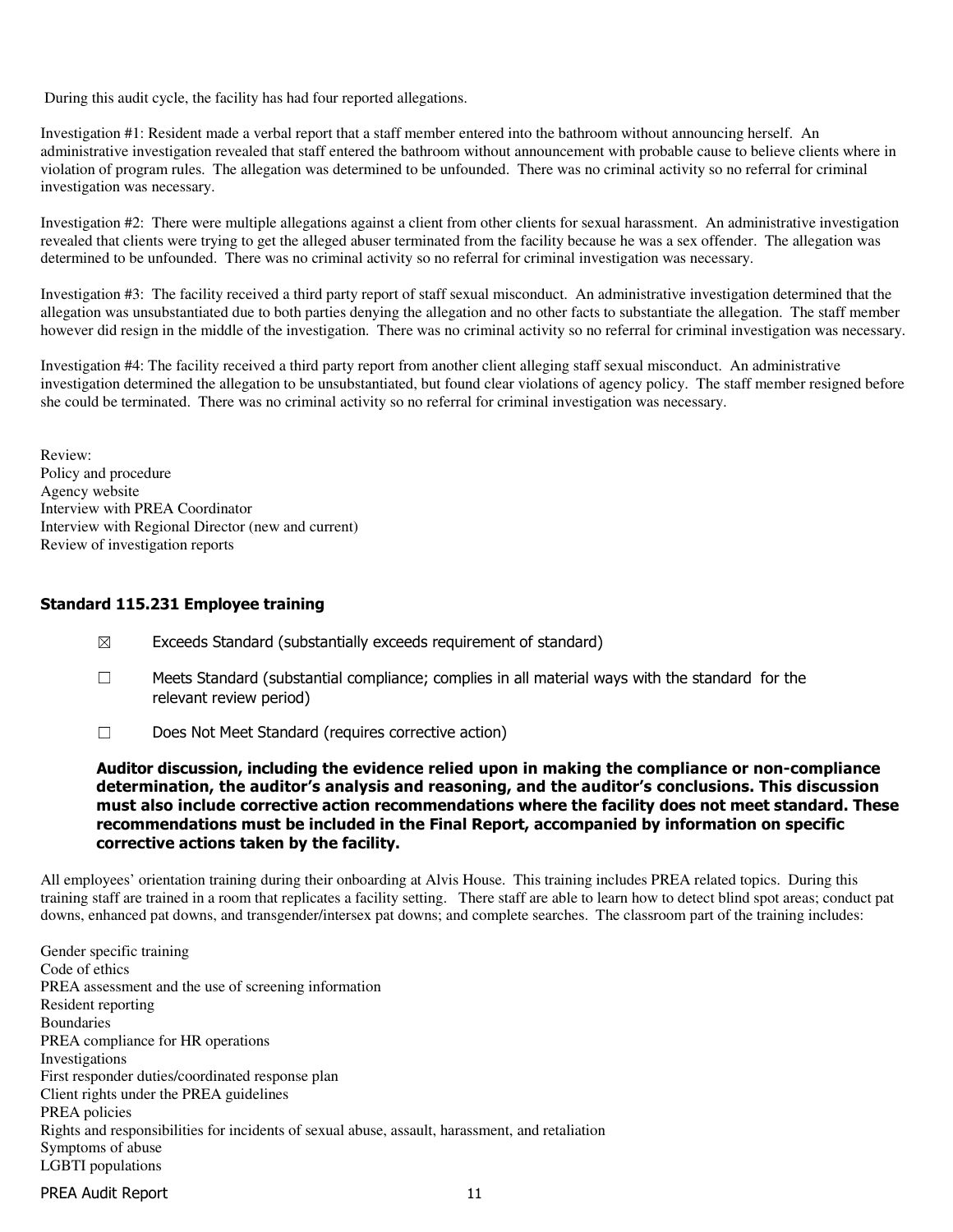Community based resources Allegation outcome reporting Victim medical/mental health care

In addition to orientation training on PREA topics, employees participate in monthly training which will cover a PREA related topic. The training coordinator in conjunction with the PREA Coordinator ensures that the required PREA topics in standard 115.231 are covered and that each employee signs verification of such training. All training is tracked and a copy is kept in the employees file.

During the audit, the auditor had an opportunity to sit in on new employee orientation. The PREA Coordinator review the agency's zero tolerance policies, PREA related terms and definitions, and the staff's responsibility in preventing, detecting, and reporting sexual abuse and sexual harassment.

HR Generalist reported that during file reviews if a staff member is found not to have completed mandatory annual training, which includes PREA, that staff member will be pulled off the schedule until the training is completed.

Review: Employee files Training room tour Training curriculum Staff rosters Interview with Training Coordinator Interview with PREA Coordinator Interview with random staff Interview with Human Resource Generalist

### Standard 115.232 Volunteer and contractor training

- ☐ Exceeds Standard (substantially exceeds requirement of standard)
- $\boxtimes$  Meets Standard (substantial compliance; complies in all material ways with the standard for the relevant review period)
- ☐ Does Not Meet Standard (requires corrective action)

#### Auditor discussion, including the evidence relied upon in making the compliance or non-compliance determination, the auditor's analysis and reasoning, and the auditor's conclusions. This discussion must also include corrective action recommendations where the facility does not meet standard. These recommendations must be included in the Final Report, accompanied by information on specific corrective actions taken by the facility.

The agency requires all contractors and volunteers to participate in training before having contact with clients. The training is conducted by the PREA Coordinator and includes review of the agency's zero tolerance policy, how to prevent, detect, and respond to allegations of sexual abuse and sexual harassment, documentation of allegations, client care, code of ethics, and rules of conduct. All contractors and volunteers are required to sign verification of training.

At the time of the audit, there were no contractors or volunteers in the facility.

Review: Policy and procedure Contractor/volunteer sign-in sheet Contractor/volunteer zero tolerance acknowledgement form Contractor/volunteer code of ethics acknowledgement form Training curriculum Interview with PREA Coordinator

### Standard 115.233 Resident education

PREA Audit Report 12 ☐ Exceeds Standard (substantially exceeds requirement of standard)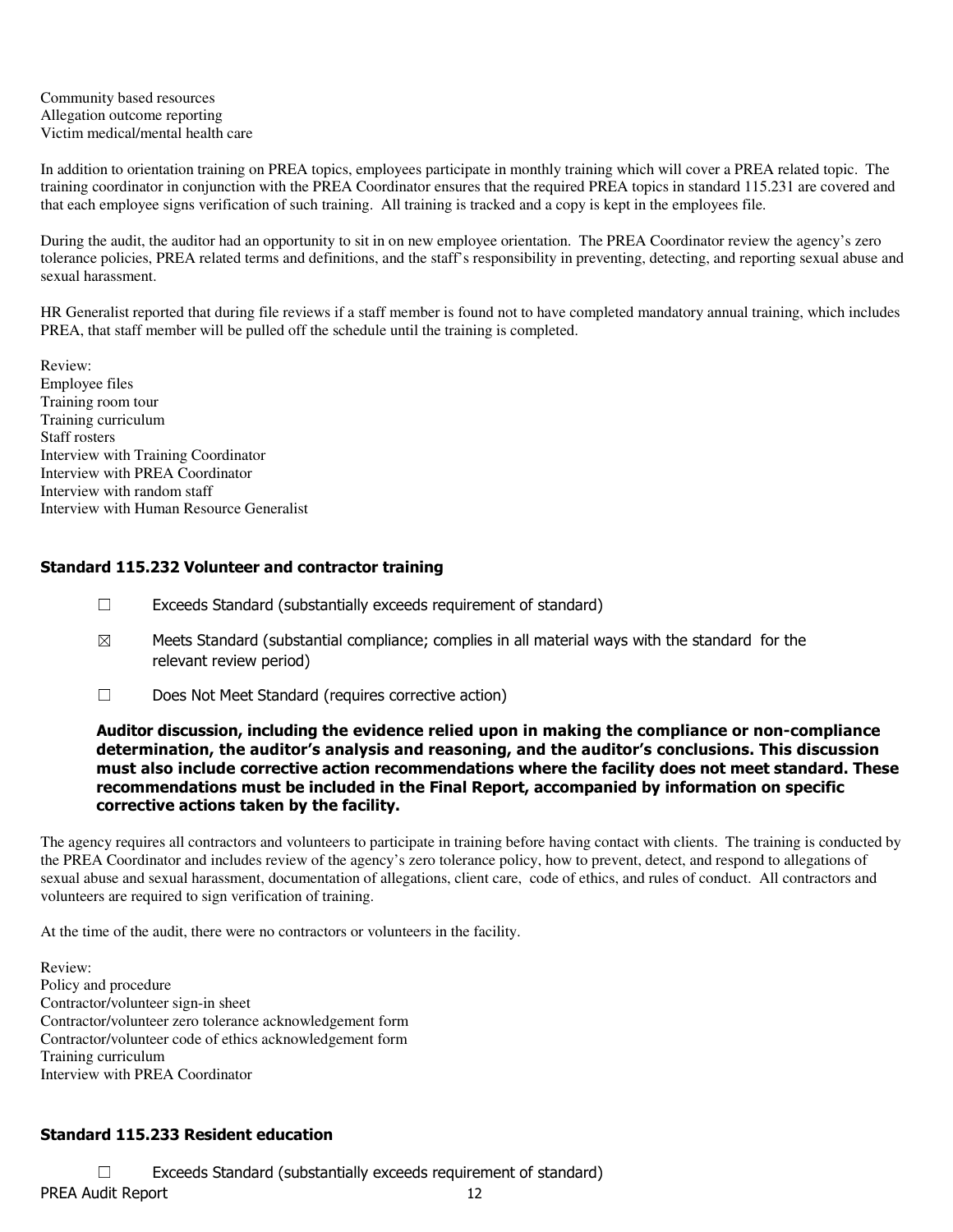- $\boxtimes$  Meets Standard (substantial compliance; complies in all material ways with the standard for the relevant review period)
- ☐ Does Not Meet Standard (requires corrective action)

Auditor discussion, including the evidence relied upon in making the compliance or non-compliance determination, the auditor's analysis and reasoning, and the auditor's conclusions. This discussion must also include corrective action recommendations where the facility does not meet standard. These recommendations must be included in the Final Report, accompanied by information on specific corrective actions taken by the facility.

All residents receive information at intake on the facility's zero tolerance policy. This information is reviewed with the client to ensure that each client knows how to report incidents or suspicions of sexual abuse or sexual harassment; their right to be free from sexual abuse, sexual harassment, and retaliation; and how to keep themselves safe while in the facility. If a resident is limited in English proficiency or another disability that prevents, normal communication, the facility will work with outside agencies to ensure each client can benefit from the agency's efforts to prevent, detect, report, and respond to allegations of sexual abuse and sexual harassment.

At intake clients will receive brochures and other documentation that provides phone numbers and addresses to reporting and supportive agencies. This information is also documented throughout the facilities on posters located in conspicuous places. A more formal client education concerning their rights and responsibilities under the PREA standards is given by the PREA Coordinator.

The facility provided the auditor with the documentation that is given to clients, and noted the posters located throughout the facilities.

In total, 10 clients (5 state offenders and 5 federal offenders) were interviewed by the auditor. The clients acknowledged receiving PREA education training and informational brochures from the facility. Clients stated that their case manager also reviewed PREA related information with them. All clients reported feeling safe in the facility and comfortable enough with staff to report an allegation if necessary Clients were aware of the PREA postings and the free phone available if they needed to contact a hotline or other supportive services. Clients in this facility are also able to have a personal cell phone.

Review: Policy and procedure Client education curriculum Client education roster Client PREA brochure PREA posters Client support documentation Facility tour Interview with random clients Interview with PREA Coordinator

### Standard 115.234 Specialized training: Investigations

- ☐ Exceeds Standard (substantially exceeds requirement of standard)
- $\boxtimes$  Meets Standard (substantial compliance; complies in all material ways with the standard for the relevant review period)
- ☐ Does Not Meet Standard (requires corrective action)

Auditor discussion, including the evidence relied upon in making the compliance or non-compliance determination, the auditor's analysis and reasoning, and the auditor's conclusions. This discussion must also include corrective action recommendations where the facility does not meet standard. These recommendations must be included in the Final Report, accompanied by information on specific corrective actions taken by the facility.

The agency has a policy concerning specialized training for PREA administrative investigators. All criminal investigations are referred to the local legal authority for investigation. Several agency staff as well as the PREA Coordinator have received appropriate training on how to conduct an administrative investigation. The training curriculum was developed by the Moss Group. The training included techniques for interviewing sexual abuse victims, proper use of Miranda and Garity Warnings, evidence collection in a confinement setting, and required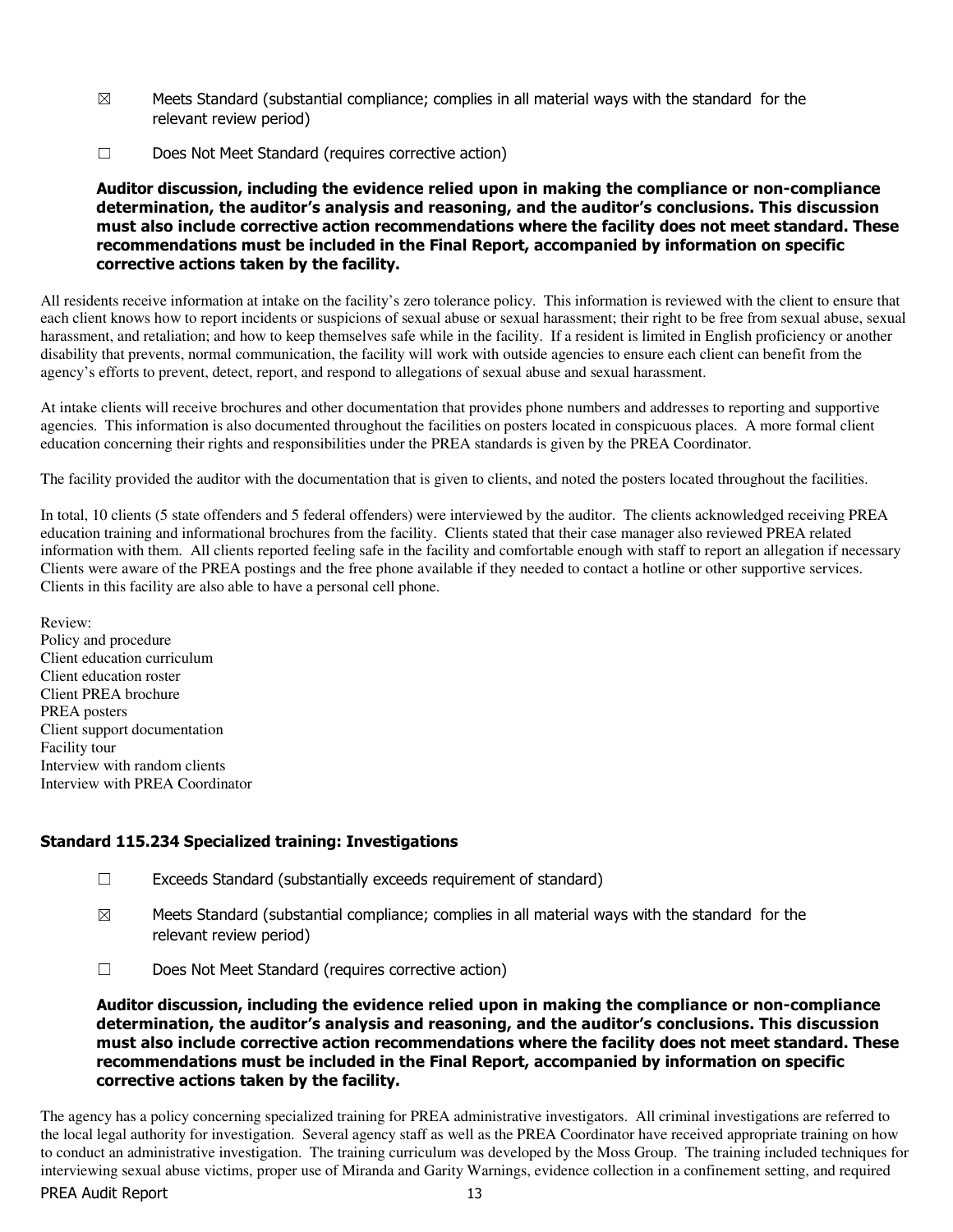evidence to substantiate a case for administrative or criminal investigation referral. The PREA coordinator has been trained as an administrative investigator trainer and provides initial and refresher training to agency staff.

The facility offers refresher investigator training annually.

Review: Policy and procedure Administrative investigator training curriculum Administrative investigator refresher training curriculum Administrative investigator training certificate Interview with Regional Director Interview with PREA Coordinator

### Standard 115.235 Specialized training: Medical and mental health care

- ☐ Exceeds Standard (substantially exceeds requirement of standard)
- $\boxtimes$  Meets Standard (substantial compliance; complies in all material ways with the standard for the relevant review period)
- ☐ Does Not Meet Standard (requires corrective action)

### Auditor discussion, including the evidence relied upon in making the compliance or non-compliance determination, the auditor's analysis and reasoning, and the auditor's conclusions. This discussion must also include corrective action recommendations where the facility does not meet standard. These recommendations must be included in the Final Report, accompanied by information on specific corrective actions taken by the facility.

The facility does not conduct onsite medical or mental health services. All clients requiring these services would be referred to community resources. The facility would use Ohio University Hospital for SANE practitioners who are available 24 hours a day 7 days a week free of charge. Clients needing mental health services would be first assessed by the facility clinician and then referred out to services at Southeast Mental Health. Advocate services for any client needing services after a sexual abuse or sexual assault incident would receive services from **SARNCO** 

Review: Policy and procedure OSU website SARNCO website Interview with PREA Coordinator Interview with case manager

#### Standard 115.241 Screening for risk of victimization and abusiveness

- ☐ Exceeds Standard (substantially exceeds requirement of standard)
- $\boxtimes$  Meets Standard (substantial compliance; complies in all material ways with the standard for the relevant review period)
- ☐ Does Not Meet Standard (requires corrective action)

Auditor discussion, including the evidence relied upon in making the compliance or non-compliance determination, the auditor's analysis and reasoning, and the auditor's conclusions. This discussion must also include corrective action recommendations where the facility does not meet standard. These recommendations must be included in the Final Report, accompanied by information on specific corrective actions taken by the facility.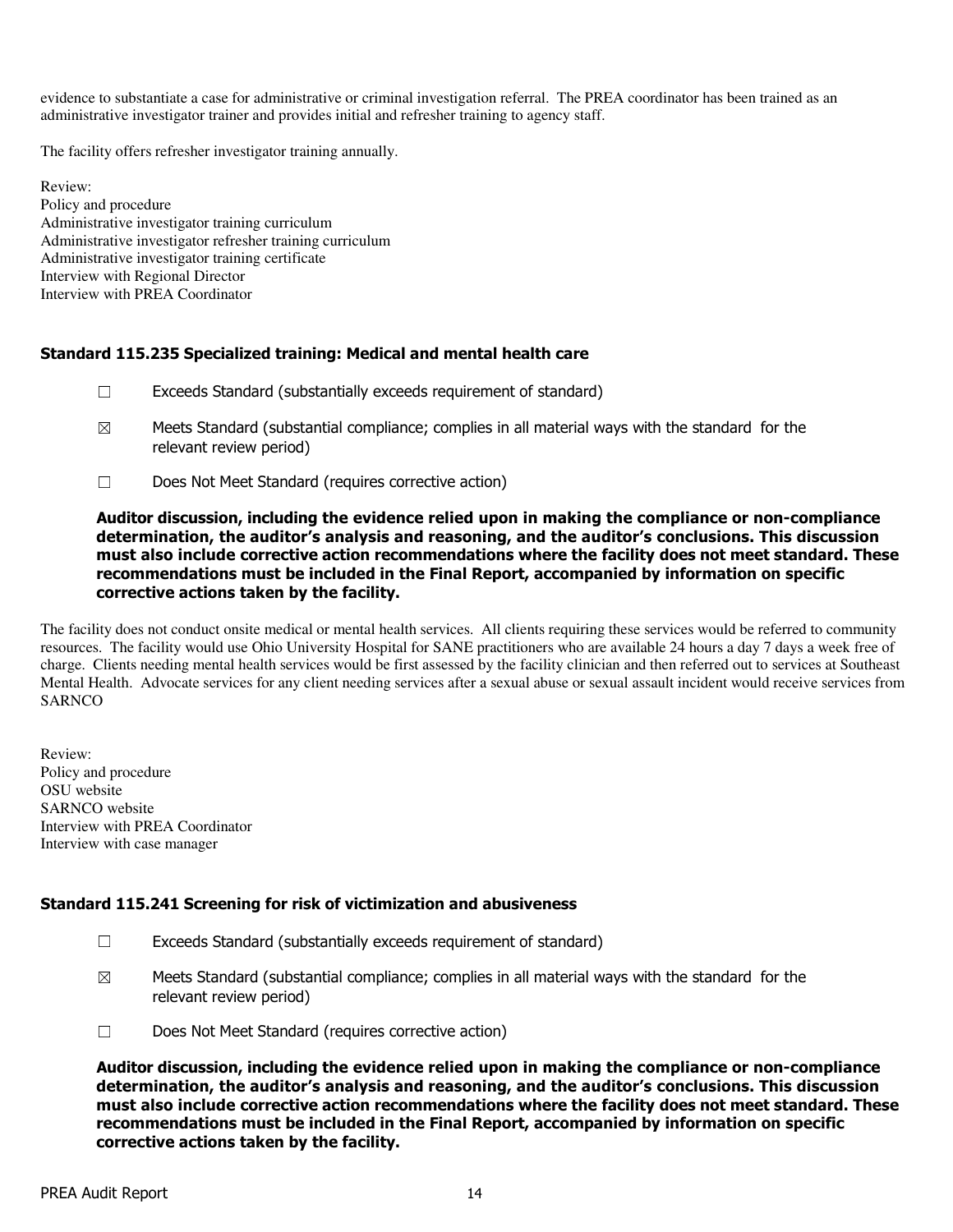All clients are screened within 72 hours from intake to assess their risk of vulnerability or abusiveness. The screening tool used includes all required criteria per the standard to accurately assess the client's risk. The screening is completed with intake staff and a rescreen is completed by the case manager before the client reaches 30 days in the facility. Intake staff and case managers have been trained on how to complete the assessment appropriately. Client's assessments are referred to the clinician for further review and/or classification if a client answers in the affirmative to any of the questions. The clinician also reviews assessments for accuracy. Per policy, a client cannot be disciplined for refusing to answers assessment questions.

Interviews with clients confirmed that they received an assessment at intake and a rescreening at a later date.

Interviews with staff confirmed they understood how to use the screening tool and kept all information confidential. The agency provides case managers with specific PREA training related to their responsibilities as a case manager which includes who to accurately complete an initial assessment and rescreen.

Review: Policy and procedure PREA initial risk assessment PREA rescreen risk assessment Interview with case manager Interview with random clients

### Standard 115.242 Use of screening information

- ☐ Exceeds Standard (substantially exceeds requirement of standard)
- $\boxtimes$  Meets Standard (substantial compliance; complies in all material ways with the standard for the relevant review period)
- ☐ Does Not Meet Standard (requires corrective action)

Auditor discussion, including the evidence relied upon in making the compliance or non-compliance determination, the auditor's analysis and reasoning, and the auditor's conclusions. This discussion must also include corrective action recommendations where the facility does not meet standard. These recommendations must be included in the Final Report, accompanied by information on specific corrective actions taken by the facility.

All clients who receive a classification as vulnerable based on their PREA screening assessment will be housed in a bed/dorm closest to the main post. Staff would be aware of their status and ensure the safety and security of the client without knowing details of the assessment.

Besides housing, the information obtained in the assessment may be included in the client's individual case plan. The client and the case manager would create goals to work on while in treatment or the case manager may make community referrals for treatment.

The facility has been identified by agency administration as not being appropriate to house transgender/intersex clients safely.

Review: PREA assessment Interview with case manager Interview with Regional Director Interview with PREA Coordinator Interview with Operations Manager

#### Standard 115.251 Resident reporting

- ☐ Exceeds Standard (substantially exceeds requirement of standard)
- $\boxtimes$  Meets Standard (substantial compliance; complies in all material ways with the standard for the relevant review period)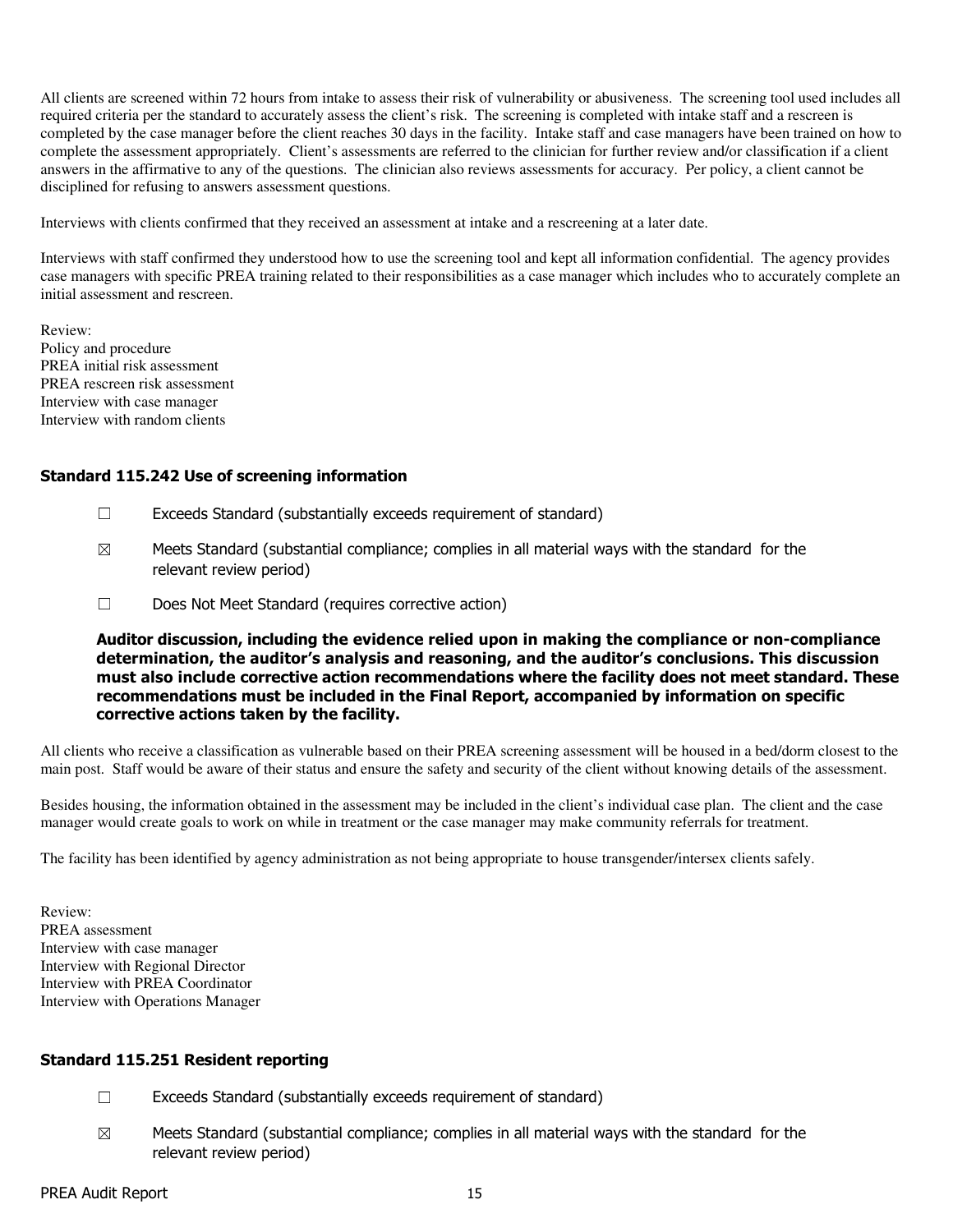☐ Does Not Meet Standard (requires corrective action)

Auditor discussion, including the evidence relied upon in making the compliance or non-compliance determination, the auditor's analysis and reasoning, and the auditor's conclusions. This discussion must also include corrective action recommendations where the facility does not meet standard. These recommendations must be included in the Final Report, accompanied by information on specific corrective actions taken by the facility.

The clients at Jackson Pike have multiple ways of reporting sexual abuse or sexual harassment. Posters throughout the facility indicate how clients can report to Alvis staff as well as how to report to an outside agency. Interviews with the clients indicate that they are aware of all means of reporting and that they could report anonymously. They received the information at intake, during orientation training, and in case manager meetings.

The facility allows for free calls to the reporting entities. Residents are allowed to have cell phones in the facility, which they can use to make a report.

All residents received information at intake and in their handbooks regarding PREA reporting. Staff received information on how to privately report during staff training.

The facility has received verbal allegation reports from clients making sexual harassment or sexual abuse allegations.

Review: PREA postings PREA brochure Client PREA education curriculum Facility tour Interview with random clients Interview with random staff Interview with PREA Coordinator Review of investigation reports

#### Standard 115.252 Exhaustion of administrative remedies

- ☐ Exceeds Standard (substantially exceeds requirement of standard)
- $\boxtimes$  Meets Standard (substantial compliance; complies in all material ways with the standard for the relevant review period)
- ☐ Does Not Meet Standard (requires corrective action)

### Auditor discussion, including the evidence relied upon in making the compliance or non-compliance determination, the auditor's analysis and reasoning, and the auditor's conclusions. This discussion must also include corrective action recommendations where the facility does not meet standard. These recommendations must be included in the Final Report, accompanied by information on specific corrective actions taken by the facility.

Alvis House has a grievance policy which does not assess a time limit for filing a grievance alleging sexual abuse or sexual harassment. The agency will respond to a grievance within 2 working days and has several levels of appeals. Should staff need more time to investigate or respond to the client, staff will notify the client of the extension and provide a date a decision will be made. Clients are informed that they are not required to use the grievance system in order to make an allegation of sexual abuse and sexual harassment, and that there are no time limits to reporting. Clients are also notified that third party sources can assist in the grievance process and that they can file a sexual abuse or sexual harassment grievance on behalf of another client. Grievance forms are posted in the client lounge and can be returned to any staff member or to a locked communications box.

During random client interviews, each responded that they were informed of the grievance process at intake. The grievance policy is also outlined in the client handbook which each client has verified they received at intake. No client interviewed has used the grievance system to report an allegation of sexual abuse or sexual harassment. The auditor discussed with the residents response times to any type of grievance and those who have filed various grievance received a response from the agency within the specified time limit.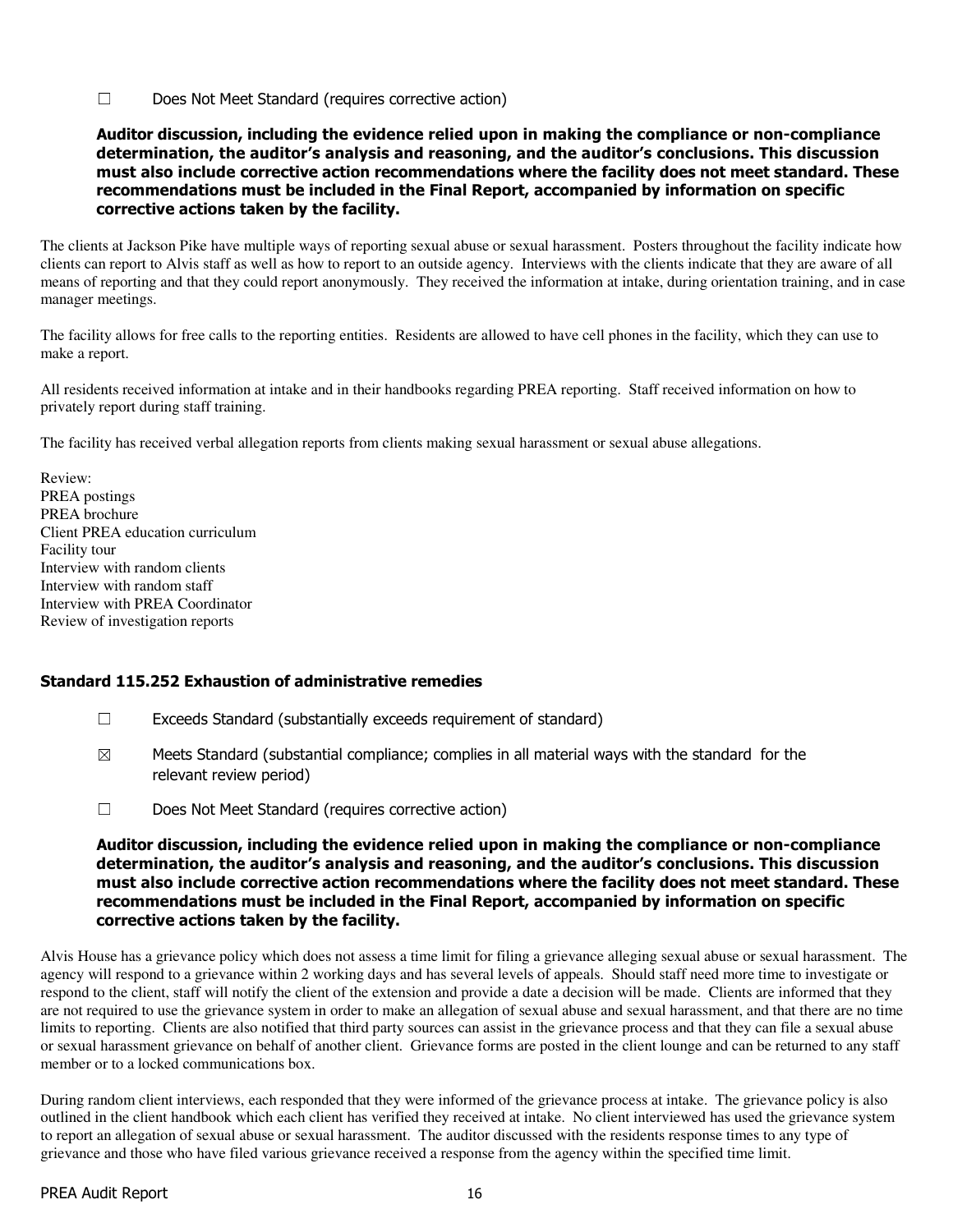The agency's PREA Coordinator reviewed the grievance process with the auditor and the various levels of appeals available to clients. Clients who allege substantial risk of imminent sexual abuse will be immediately protected. The victim can be moved to another room or facility or the abuser can be moved to another room or facility. Agency practice is to place any staff member who is the subject of a sexual abuse or sexual harassment allegation on administrative leave.

Review: Policy and procedure Interview with random clients Interview with PREA Coordinator

### Standard 115.253 Resident access to outside confidential support services

- $\Box$  Exceeds Standard (substantially exceeds requirement of standard)
- $\boxtimes$  Meets Standard (substantial compliance; complies in all material ways with the standard for the relevant review period)
- ☐ Does Not Meet Standard (requires corrective action)

Auditor discussion, including the evidence relied upon in making the compliance or non-compliance determination, the auditor's analysis and reasoning, and the auditor's conclusions. This discussion must also include corrective action recommendations where the facility does not meet standard. These recommendations must be included in the Final Report, accompanied by information on specific corrective actions taken by the facility.

The facility has a MOU with SARNCO to provide victim advocate services or emotional support services related to sexual abuse. SARNCO has provided clients with their address and hotline number in order to obtain these services or make a sexual abuse or sexual harassment report.

The facility informs clients the limits of confidentiality when using these services during orientation group. Staff with licensure also inform clients about the limits of confidentiality when discussing issues with them.

Interviews with clients indicate that they have received the phone number and address of the SARNCO and understand that reporting an allegation to the center could result in a mandatory reporting of the allegation. The address and phone number to SARNCO is also on posters located throughout the facility.

Review: MOU with SARNCO Facility tour Interview with random clients Interview with Regional Director

### Standard 115.254 Third-party reporting

- $\Box$  Exceeds Standard (substantially exceeds requirement of standard)
- $\boxtimes$  Meets Standard (substantial compliance; complies in all material ways with the standard for the relevant review period)
- ☐ Does Not Meet Standard (requires corrective action)

Auditor discussion, including the evidence relied upon in making the compliance or non-compliance determination, the auditor's analysis and reasoning, and the auditor's conclusions. This discussion must also include corrective action recommendations where the facility does not meet standard. These recommendations must be included in the Final Report, accompanied by information on specific corrective actions taken by the facility.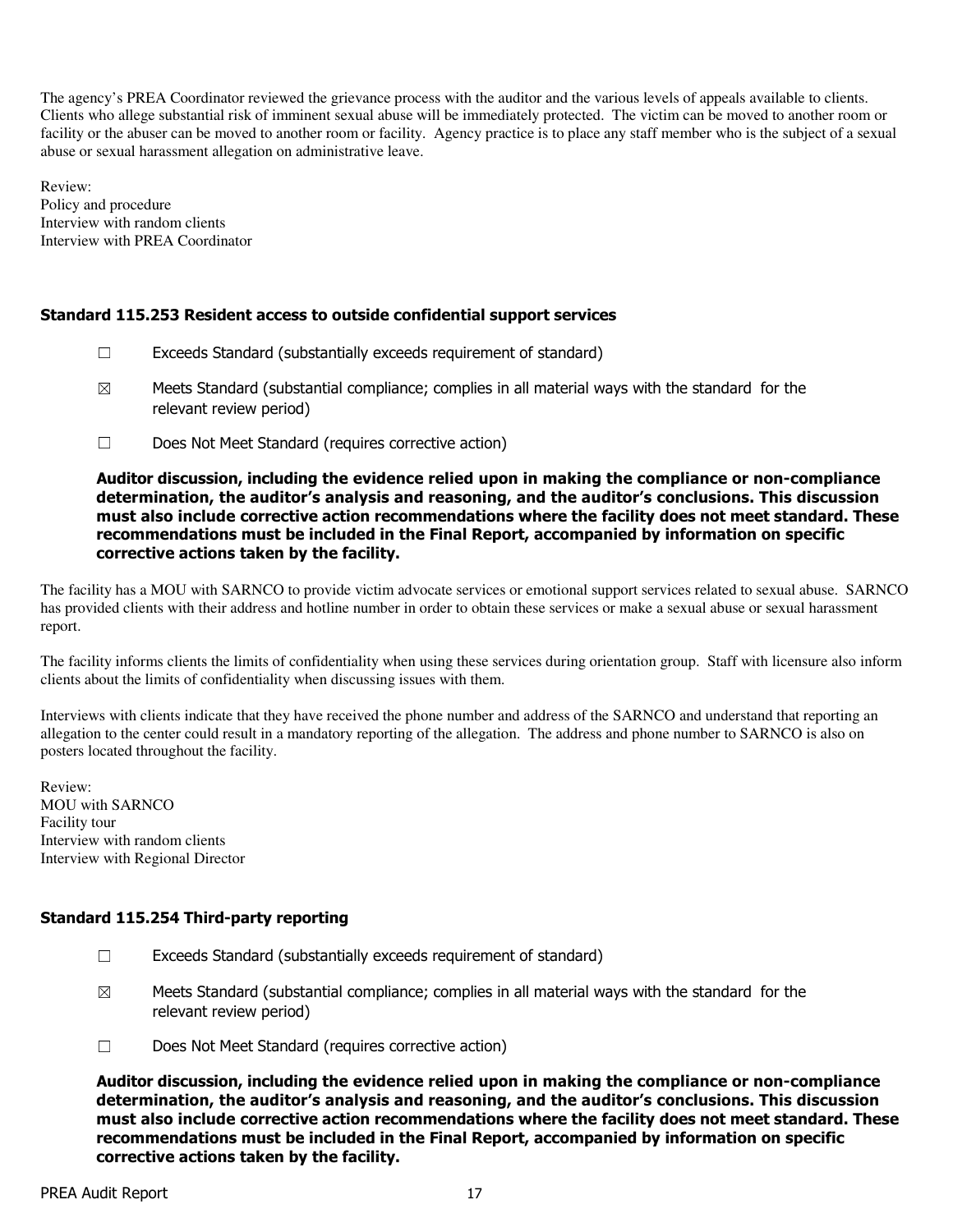The agency has posted on its website ways that anyone can report sexual abuse or sexual harassment on behalf of a resident. Residents are also educated that they can report to family members who can then make a third party report. This information is also on posters located in the visitation room.

The facility has had two third party report during this audit cycle. One report was made from another client while the other came from a source outside the facility.

Review: Agency website Facility tour Interviews with random clients Review of investigation reports

# Standard 115.261 Staff and agency reporting duties

- ☐ Exceeds Standard (substantially exceeds requirement of standard)
- $\boxtimes$  Meets Standard (substantial compliance; complies in all material ways with the standard for the relevant review period)
- ☐ Does Not Meet Standard (requires corrective action)

Auditor discussion, including the evidence relied upon in making the compliance or non-compliance determination, the auditor's analysis and reasoning, and the auditor's conclusions. This discussion must also include corrective action recommendations where the facility does not meet standard. These recommendations must be included in the Final Report, accompanied by information on specific corrective actions taken by the facility.

The agency has a policy that requires all staff to immediately report any knowledge, suspicion, or information regarding an incident of sexual abuse, sexual harassment, or retaliation, including third party and anonymous reports. The staff have been give instruction on how to document the report in the SecurManage system, which limits access to that information, and to only share that information with staff in order to make treatment, investigation, or other security decisions. All allegations of sexual abuse or harassment are referred to the Regional Director and PREA Coordinator for investigation.

Staff interviewed, including line staff and facility leadership, understood their duty to report and were trained appropriately on the agency's PREA reporting policies. Staff indicated that they would have no trouble reporting any allegation or suspicion of sexual abuse, sexual harassment, or retaliation even if it was against another staff member.

All staff members who have licensure are required to inform clients of their status and the limits of confidentiality. These staff members maintain their duty report any allegation made to them.

The facility does not accept any client that is under the age of 18 and does not have a duty to report to child protective services. The facility would make a report to adult protective services if the alleged victim was classified as a vulnerable adult.

All allegations that were verbally reported to staff were immediately documented and reported to the shift supervisor.

Review: Policy and procedure Employee training curriculum Interviews with random staff Interview with Regional Director Interview with PREA Coordinator Review of investigation reports

### Standard 115.262 Agency protection duties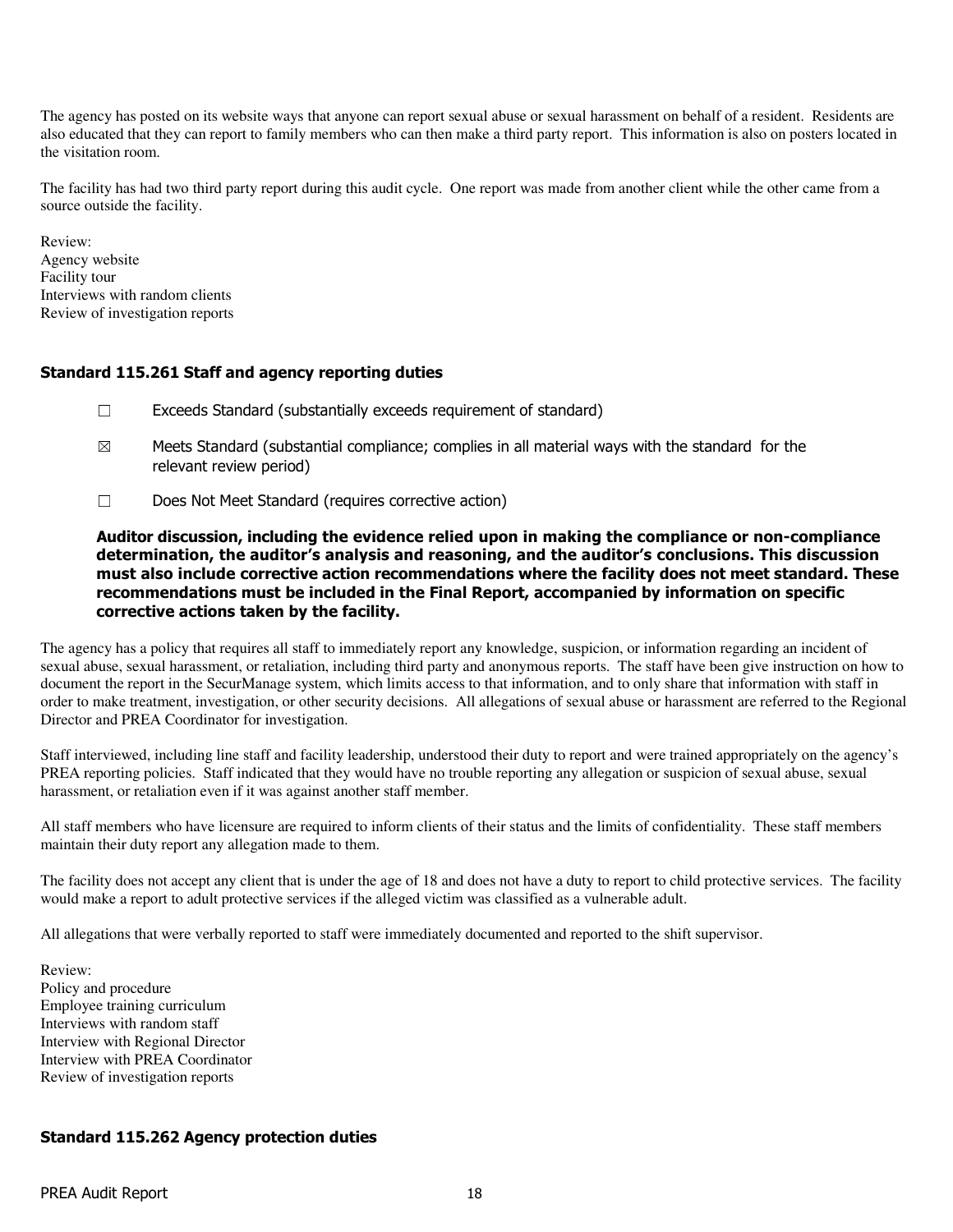- ☐ Exceeds Standard (substantially exceeds requirement of standard)
- $\boxtimes$  Meets Standard (substantial compliance; complies in all material ways with the standard for the relevant review period)
- ☐ Does Not Meet Standard (requires corrective action)

Auditor discussion, including the evidence relied upon in making the compliance or non-compliance determination, the auditor's analysis and reasoning, and the auditor's conclusions. This discussion must also include corrective action recommendations where the facility does not meet standard. These recommendations must be included in the Final Report, accompanied by information on specific corrective actions taken by the facility.

The facility has a plan to protect clients from imminent sexual abuse. The facility has another dorm unit that a client can be moved to in order to facilitate protection. If necessary, Alvis House has several facilities throughout Ohio. The facility could utilize one of the other facilities if necessary to protect a client from imminent sexual abuse. The agency has a practice of placing a staff member on administrative leave if they are the subject of a sexual abuse of sexual harassment investigation.

An interview with the Regional Director, both current and new, and the Operations Manages discussed the process for ensuring client safety and making a move to another facility if necessary. The facility did transfer an alleged abuser in an unfounded allegation due to the alleged victim becoming the aggressor. The facility also terminated an employee due to retaliation in a staff misconduct allegation.

The auditor was left with the impression from the interviews with clients and staff that client safety was paramount to the staff and that any necessary changes that would not jeopardize the safety and security of the facility would be made.

Review: Police and procedure Interview with Regional Director Interview with Operations Manager Interview with PREA Coordinator

### Standard 115.263 Reporting to other confinement facilities

- ☐ Exceeds Standard (substantially exceeds requirement of standard)
- $\boxtimes$  Meets Standard (substantial compliance; complies in all material ways with the standard for the relevant review period)
- ☐ Does Not Meet Standard (requires corrective action)

### Auditor discussion, including the evidence relied upon in making the compliance or non-compliance determination, the auditor's analysis and reasoning, and the auditor's conclusions. This discussion must also include corrective action recommendations where the facility does not meet standard. These recommendations must be included in the Final Report, accompanied by information on specific corrective actions taken by the facility.

The agency has a policy that requires the CEO/ President to report to the head of another facility any allegation made against that facility within 72 hours of receiving the allegation. The Regional Director is responsible for documenting the report and making notification of such report to the PREA Coordinator. Should a report be made to the facility that a client at another facility is making an allegation toward someone in their agency; the Regional Manager shall ensure that the allegation is fully investigated.

An interview with the Regional Director indicated that the facility has not received a report from another institution nor have they received an allegation that the CEO/President had to relay to the head of another facility.

Review: Policy and procedure Interview with PREA Coordinator Interview with Regional Director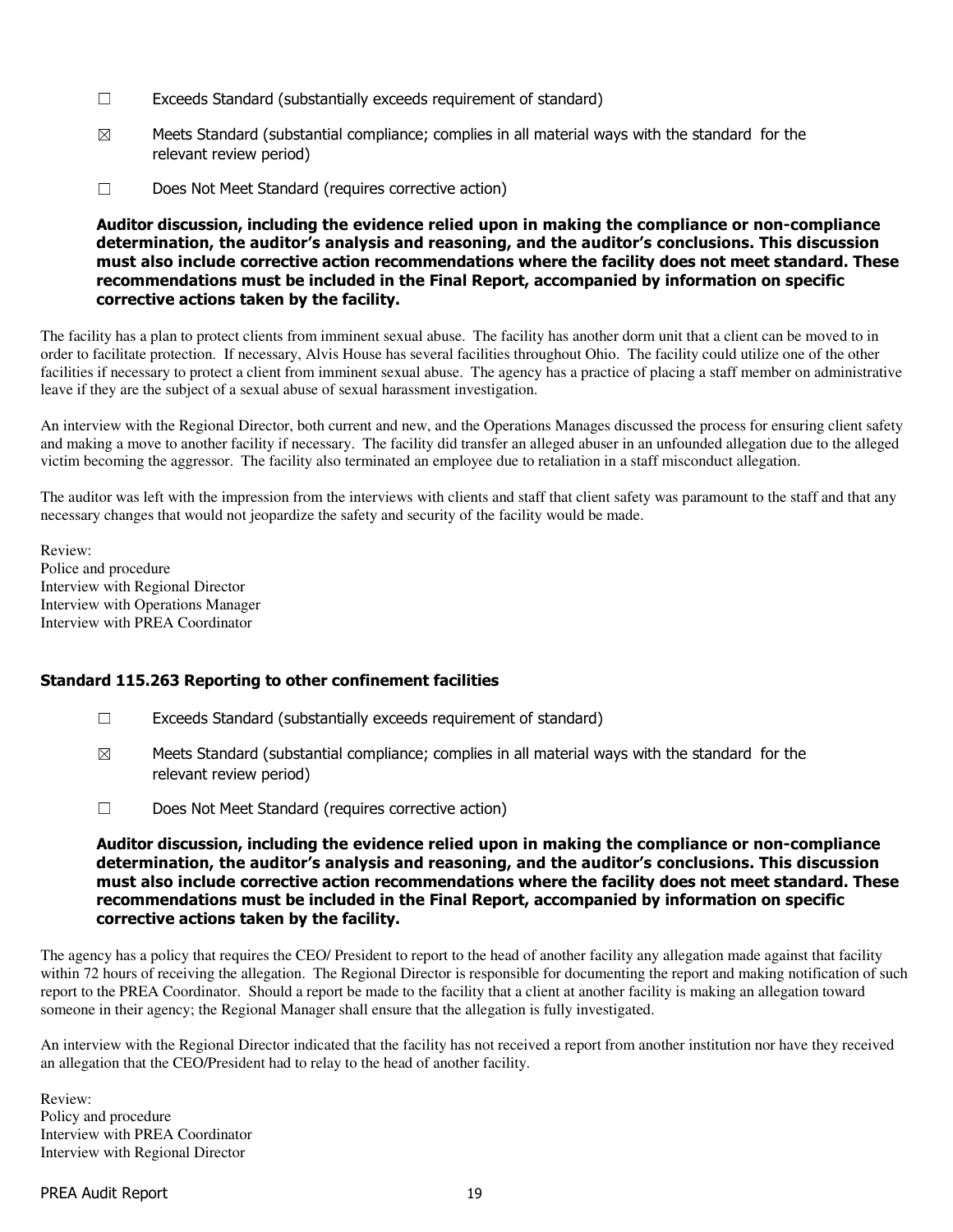### Standard 115.264 Staff first responder duties

- $\Box$  Exceeds Standard (substantially exceeds requirement of standard)
- $\boxtimes$  Meets Standard (substantial compliance; complies in all material ways with the standard for the relevant review period)
- ☐ Does Not Meet Standard (requires corrective action)

Auditor discussion, including the evidence relied upon in making the compliance or non-compliance determination, the auditor's analysis and reasoning, and the auditor's conclusions. This discussion must also include corrective action recommendations where the facility does not meet standard. These recommendations must be included in the Final Report, accompanied by information on specific corrective actions taken by the facility.

The agency has a policy requiring all staff be trained on first responder duties. The duties vary from non-security staff to security staff. All staff are supplied the required first responder training. The facility has a detailed sexual abuse, assault, harassment response procedure for any incident of sexual abuse. This plan is posted at the staff main post. The response procedure includes where to place an alleged abuser when separating from the victim so that the abuse cannot destroy any evidence, preserving evidence until the local legal authority can collect the evidence, requesting that the alleged victim not do anything to destroy evidence including washing, brushing teeth changing clothes, performing bodily functions, smoking, drinking, or eating, reporting allegation to the local authorities and to the facility Regional Director or the manager on call and the PREA Coordinator.

Non-security staff are required per policy to contact a security staff member and make a request that the alleged victim not take any action that could destroy evidence.

During staff interviews, both security and non-security staff have acknowledged their training of the first responder duties. The staff was able to specifically identify the steps they are to take as a security or non-security staff and knew the location of the sexual abuse, assault harassment response procedure.

The facility has not had an incident of sexual abuse during this audit cycle.

Review: Policy and procedure Facility tour Sexual abuse, assault, harassment response procedure posting Interview with random staff Interview with Regional Director Interview with PREA Coordinator

#### Standard 115.265 Coordinated response

- ☐ Exceeds Standard (substantially exceeds requirement of standard)
- $\boxtimes$  Meets Standard (substantial compliance; complies in all material ways with the standard for the relevant review period)
- ☐ Does Not Meet Standard (requires corrective action)

Auditor discussion, including the evidence relied upon in making the compliance or non-compliance determination, the auditor's analysis and reasoning, and the auditor's conclusions. This discussion must also include corrective action recommendations where the facility does not meet standard. These recommendations must be included in the Final Report, accompanied by information on specific corrective actions taken by the facility.

The agency has developed a Sexual Abuse, Assault, Harassment Response Procedure for any incident of sexual abuse. The plan list the required steps in a flow chart and is posted at the security posts. The steps listed are specific and detailed enough for staff to follow in the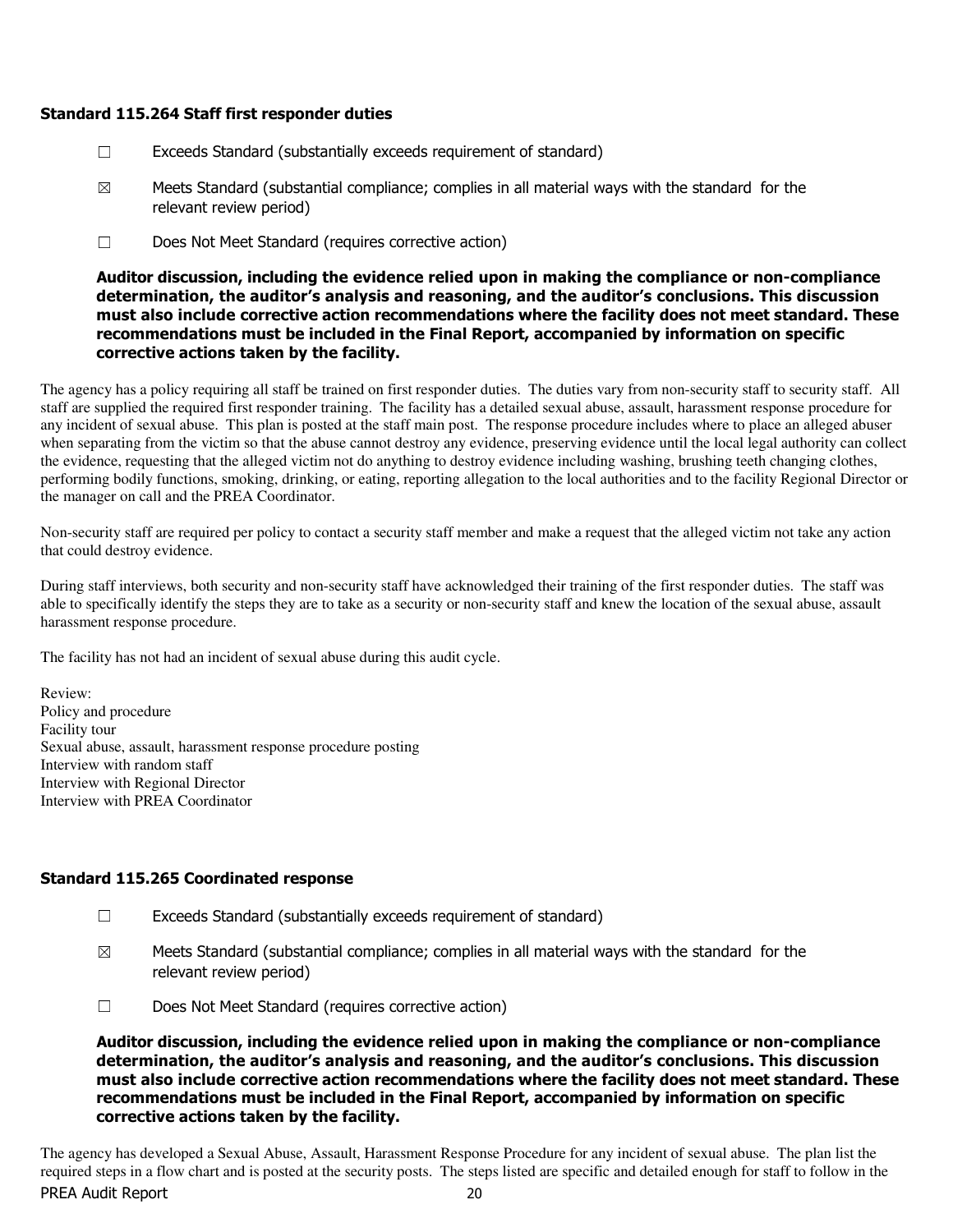event of a sexual abuse/sexual assault incident and includes phone numbers. The list starts with the first responder duties and refers the staff member to call the local authorities and the PREA Compliance Manager or Manager on Call as well as the PREA Coordinator.

The Regional Director will follow up with the local authorities until completion of the investigation. An administrative investigation will not take place until after the criminal investigation is completed or in conjunction with the local legal authority.

The staff will offer the victim access to a forensic medical exam at Ohio State University Hospital, victim advocate services from SARNCO, and if the advocate services are not readily available a qualified staff member who has been trained as an emotional support person will assist. The advocate will accompany the victim to the medical exam and any investigative interviews. In cases of sexual assault or sexual abuse, the victim's mental health will be evaluated by the agency clinician within 48 hours of alleged abuse. The clinician will update the PREA Coordinator on the victim's status every 24 hours until ending monitoring is appropriate.

The Operations Managers or designee will be responsible for the 90 day retaliation monitoring and status checks.

Review: Policy and procedure Sexual abuse, assault, harassment response procedure Interview with PREA Coordinator Interview with Regional Director Interview with staff Interview with Operations Manager

# Standard 115.266 Preservation of ability to protect residents from contact with abusers

- $\Box$  Exceeds Standard (substantially exceeds requirement of standard)
- ☐ Meets Standard (substantial compliance; complies in all material ways with the standard for the relevant review period)
- ☐ Does Not Meet Standard (requires corrective action)

Auditor discussion, including the evidence relied upon in making the compliance or non-compliance determination, the auditor's analysis and reasoning, and the auditor's conclusions. This discussion must also include corrective action recommendations where the facility does not meet standard. These recommendations must be included in the Final Report, accompanied by information on specific corrective actions taken by the facility.

N/A: The PREA Coordinator reports that the facility does not have a union nor does it enter into any contracts with employees.

#### Standard 115.267 Agency protection against retaliation

- ☐ Exceeds Standard (substantially exceeds requirement of standard)
- $\boxtimes$  Meets Standard (substantial compliance; complies in all material ways with the standard for the relevant review period)
- ☐ Does Not Meet Standard (requires corrective action)

Auditor discussion, including the evidence relied upon in making the compliance or non-compliance determination, the auditor's analysis and reasoning, and the auditor's conclusions. This discussion must also include corrective action recommendations where the facility does not meet standard. These recommendations must be included in the Final Report, accompanied by information on specific corrective actions taken by the facility.

The agency has a policy designed to protect clients and staff who report sexual abuse or sexual harassment or cooperate with an investigation from retaliation from other clients or staff. The protection measures include bed moves, dorm moves, facility moves, and administrative leaves for staff. Should a client or staff member make a request, an emotional support person will be available for services.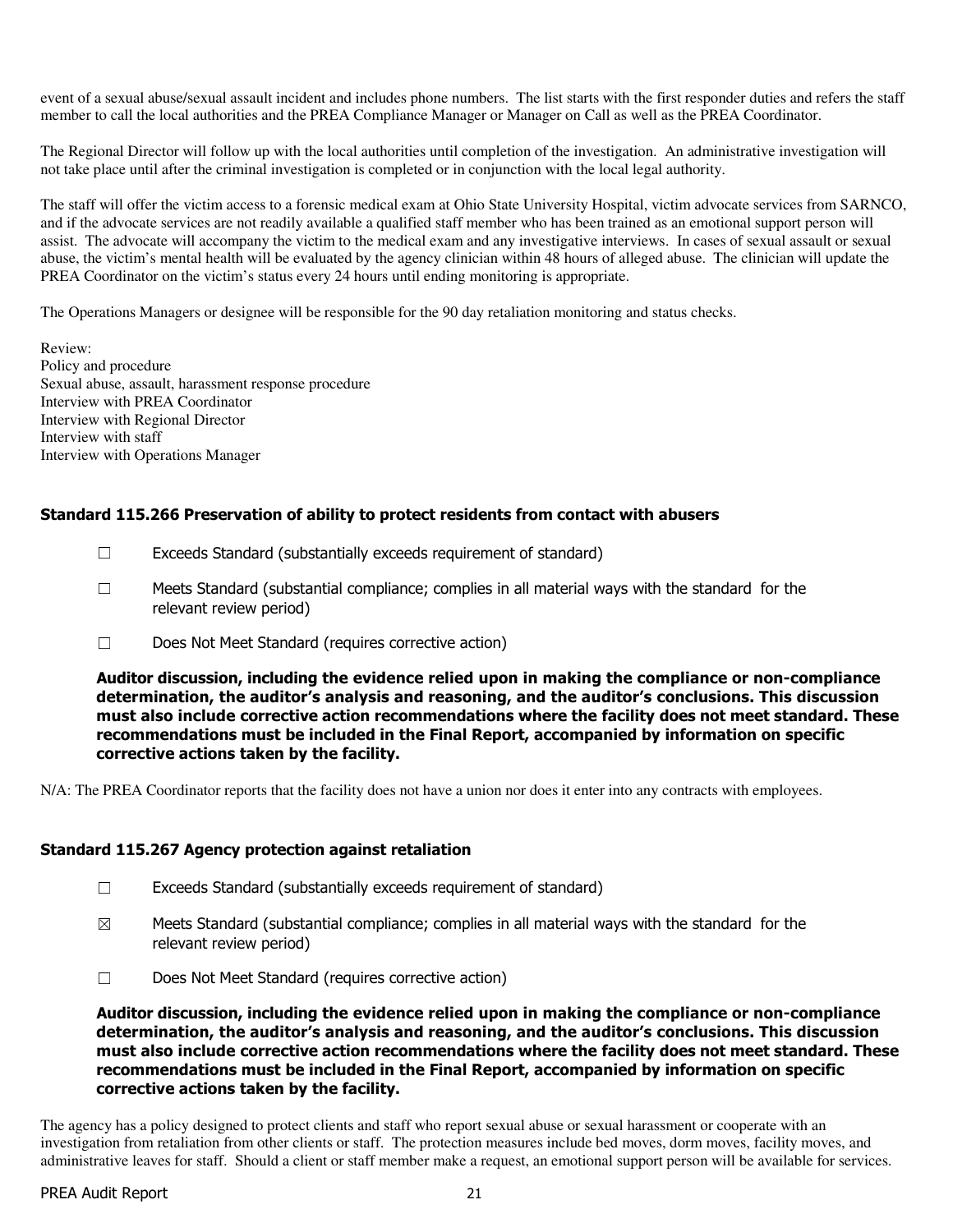The Regional Director or designee would be responsible for monitoring the conduct, and treatment of clients or staff who report sexual abuse. The monitoring of clients who report abuse would also include periodic status checks and client disciplinary records, housing, program changes, or negative performance reviews or reassignments of staff. The monitoring would continue past 90 days if need is indicated. Monitoring would cease if the allegation has been determined to be unfounded.

There have been no allegations of sexual abuse during this audit cycle. The facility quickly moved an alleged abuser in an unfounded investigation who was being harassed by the alleged victim and terminated another employee for retaliation in a staff sexual misconduct allegation.

The auditor was able to interview the Regional Director, current and new, as well as the Operations Manager to confirm the retaliation monitoring process and the measures the facility would employ to ensure that a client or staff member would be protected from retaliation.

Review: Policy and procedure Retaliation monitoring form Interview with Regional Director Interview with PREA Coordinator Interview with Operations Manager Investigation reports

### Standard 115.271 Criminal and administrative agency investigations

- ☐ Exceeds Standard (substantially exceeds requirement of standard)
- $\boxtimes$  Meets Standard (substantial compliance; complies in all material ways with the standard for the relevant review period)
- ☐ Does Not Meet Standard (requires corrective action)

Auditor discussion, including the evidence relied upon in making the compliance or non-compliance determination, the auditor's analysis and reasoning, and the auditor's conclusions. This discussion must also include corrective action recommendations where the facility does not meet standard. These recommendations must be included in the Final Report, accompanied by information on specific corrective actions taken by the facility.

The facility conducts administrative investigations but does not conduct criminal investigations. Criminal investigations would be completed by City of Columbus Police Department. The facility has had four allegation of sexual harassment during this audit cycle.

Investigation #1: Resident made a verbal report that a staff member entered into the bathroom without announcing herself. An administrative investigation revealed that staff entered the bathroom without announcement with probable cause to believe clients where in violation of program rules. The allegation was determined to be unfounded. There was no criminal activity so no referral for criminal investigation was necessary.

Investigation #2: There were multiple allegations against a client from other clients for sexual harassment. An administrative investigation revealed that clients were trying to get the alleged abuser terminated from the facility because he was a sex offender. The allegation was determined to be unfounded. There was no criminal activity so no referral for criminal investigation was necessary.

Investigation #3: The facility received a third party report of staff sexual misconduct. An administrative investigation determined that the allegation was unsubstantiated due to both parties denying the allegation and no other facts to substantiate the allegation. The staff member however did resign in the middle of the investigation. There was no criminal activity so no referral for criminal investigation was necessary.

Investigation #4: The facility received a third party report from another client alleging staff sexual misconduct. An administrative investigation determined the allegation to be unsubstantiated, but found clear violations of agency policy. The staff member resigned before she could be terminated. There was no criminal activity so no referral for criminal investigation was necessary.

The facility has a trained administrative investigator and the PREA Coordinator is a trained investigator as well. The agency facilitates a refresher training for all agency administrative investigators each year.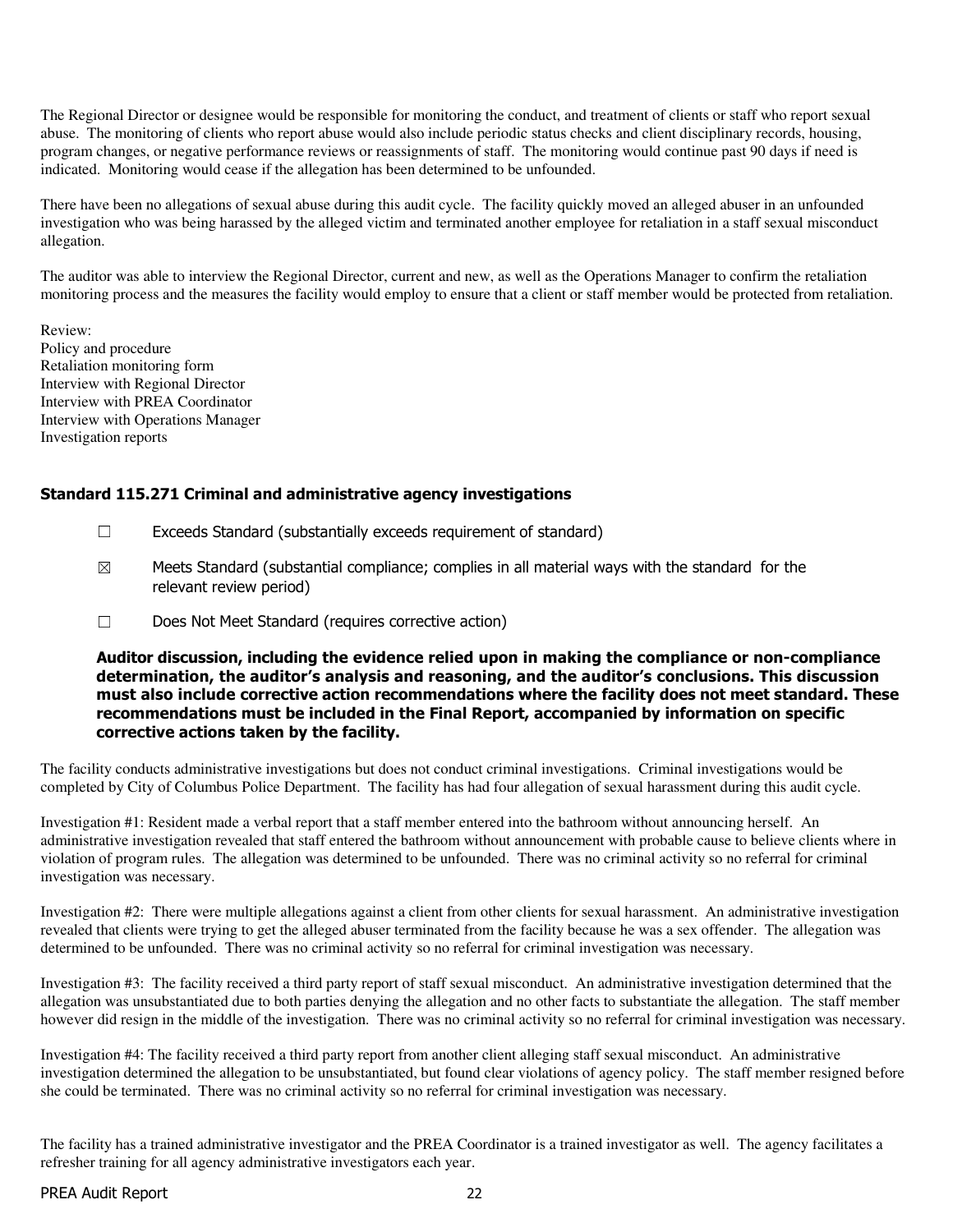The auditor sat with the PREA Coordinator and the PREA Investigator to review the process for how the investigator completes an investigation. The investigator discussed the review of any camera footage if available, interviewing the alleged victim, witness, and abuser, and review if there has been previous complains made against the suspected abuser. At no time does the investigator use status as a client or staff member to determine credibility. The facility does not use a polygraph examination as part of an administrative investigation. All allegations will receive an administrative investigation regardless of whether the alleged victim or abuser is no longer employed or in the control of the agency.

All allegations are documented on the facility's SecurManage Database System. The report is comprehensive in the information it collects from the beginning to the disposition of the allegation. If a Sexual Abuse Review Team meeting and retaliation monitoring in necessary, the investigator will denote the time of the SART meeting and who is responsible for retaliation monitoring.

The PREA Coordinator confirmed the retention schedule of for as long as the person is incarcerated or employed with the agency plus five years. The Operations Manager or the Regional Director is responsible for maintaining contact with the legal local authority when the investigation has been referred for criminal investigation.

Review: Policy and procedure Investigation reports Interview with PREA Coordinator Interview with Operations Manager Interview with Regional Director

# Standard 115.272 Evidentiary standard for administrative investigations

- ☐ Exceeds Standard (substantially exceeds requirement of standard)
- $\boxtimes$  Meets Standard (substantial compliance; complies in all material ways with the standard for the relevant review period)
- ☐ Does Not Meet Standard (requires corrective action)

### Auditor discussion, including the evidence relied upon in making the compliance or non-compliance determination, the auditor's analysis and reasoning, and the auditor's conclusions. This discussion must also include corrective action recommendations where the facility does not meet standard. These recommendations must be included in the Final Report, accompanied by information on specific corrective actions taken by the facility.

By agency policy and confirmed by the investigator and PREA Coordinator interviews, the agency imposes a standard of preponderance of evidence or 51% to substantiate an allegation of sexual abuse or sexual harassment.

The PREA Coordinator reviews all investigations to ensure that the proper determination was met based on the preponderance of evidence criteria.

Review: Policy and procedure Interview with PREA Coordinator Investigation reports

### Standard 115.273 Reporting to residents

- $\boxtimes$  Exceeds Standard (substantially exceeds requirement of standard)
- ☐ Meets Standard (substantial compliance; complies in all material ways with the standard for the relevant review period)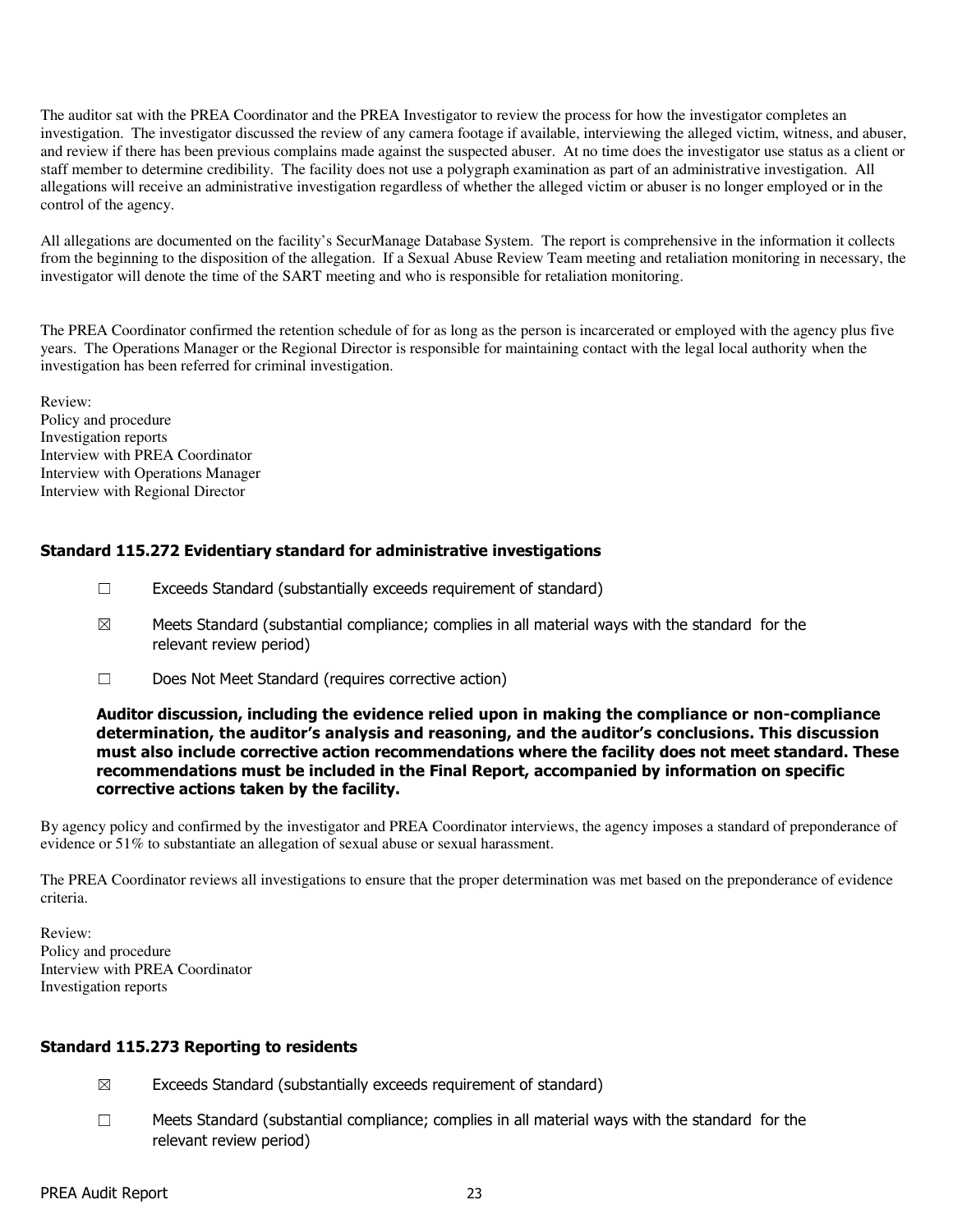☐ Does Not Meet Standard (requires corrective action)

Auditor discussion, including the evidence relied upon in making the compliance or non-compliance determination, the auditor's analysis and reasoning, and the auditor's conclusions. This discussion must also include corrective action recommendations where the facility does not meet standard. These recommendations must be included in the Final Report, accompanied by information on specific corrective actions taken by the facility.

Alvis House policy requires client notification to any client that alleges sexual abuse or sexual harassment whether that allegation has been determined to be substantiated, unsubstantiated, or unfounded. Should the client be released from the facility before the report is made, every effort is made to notify the client.

Review: Policy and procedure Client notification sample Interview with PREA Coordinator

### Standard 115.276 Disciplinary sanctions for staff

- ☐ Exceeds Standard (substantially exceeds requirement of standard)
- $\boxtimes$  Meets Standard (substantial compliance; complies in all material ways with the standard for the relevant review period)
- ☐ Does Not Meet Standard (requires corrective action)

Auditor discussion, including the evidence relied upon in making the compliance or non-compliance determination, the auditor's analysis and reasoning, and the auditor's conclusions. This discussion must also include corrective action recommendations where the facility does not meet standard. These recommendations must be included in the Final Report, accompanied by information on specific corrective actions taken by the facility.

Alvis House outlines its progressive disciplinary plan in its employee handbook. A review of the handbook states that any staff member found to have engaged in sexual abuse will be terminated. Termination or resignations by staff will not void an investigation and any criminal activity will be reported to the legal authority and to any relevant licensing agency. Policy also indicates that the agency will notify law enforcement or any relevant licensing boards of any terminations or resignations based upon violations of the agency's client sexual abuse and sexual harassment prevention policy when such behavior is criminal in nature.

All staff interviewed understood that anyone engaging in sexual harassment will be disciplined according to agency policy and that they would be terminated for participating in sexual abuse. Staff indicated that they are required to report any suspicion to their immediate supervisor and that they would not have any issue reporting a coworker for violation of the zero tolerance policy.

The auditor reviewed agency policy, the employee handbook, and interviewed the PREA Coordinator and Human Resource Generalist to confirm the disciplinary process for employees found to have substantially engaged in sexual harassment or sexual abuse against residents. All agency leadership stated that any employee found to have engaged in sexual harassment will be immediately terminated from the facility and employees found to have engaged in sexual abuse will be immediately terminated and law enforcement would be notified.

The facility has not terminated anyone for staff sexual misconduct; however, has terminated staff based on ethics violations and retaliation based on a staff sexual misconduct allegation.

PREA Audit Report 24 Review: Policy and procedure Employee handbook Interview with random staff Interview with PREA Coordinator Interview with Human Resource Generalist Review of employee files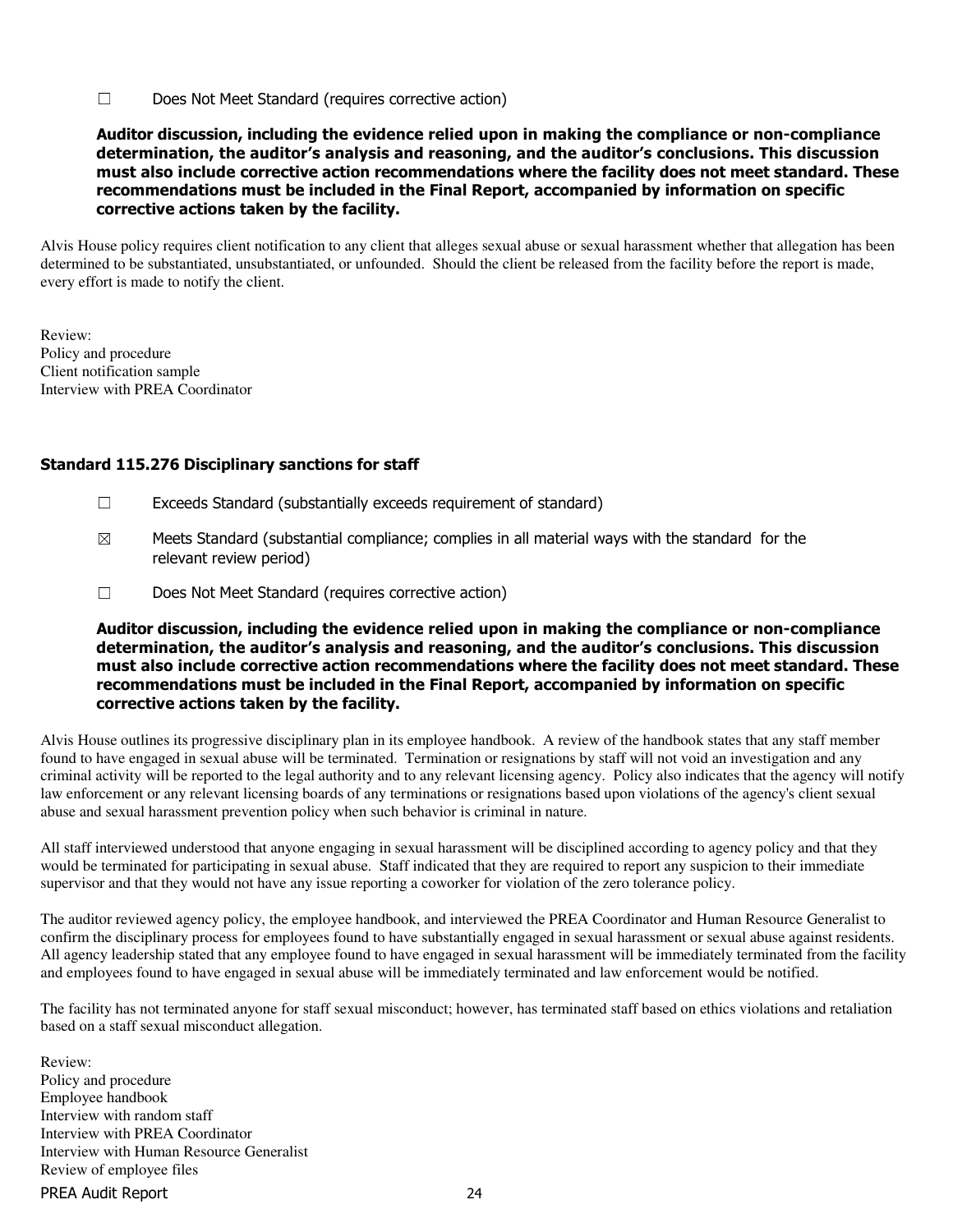Investigation reports

### Standard 115.277 Corrective action for contractors and volunteers

- $\Box$  Exceeds Standard (substantially exceeds requirement of standard)
- $\boxtimes$  Meets Standard (substantial compliance; complies in all material ways with the standard for the relevant review period)
- ☐ Does Not Meet Standard (requires corrective action)

### Auditor discussion, including the evidence relied upon in making the compliance or non-compliance determination, the auditor's analysis and reasoning, and the auditor's conclusions. This discussion must also include corrective action recommendations where the facility does not meet standard. These recommendations must be included in the Final Report, accompanied by information on specific corrective actions taken by the facility.

All contractors and volunteers are made aware of the agency's zero tolerance policy toward sexual abuse and sexual harassment. Each must participate in PREA training where they will be taught how to prevent, detect, respond, and report sexual harassment and sexual abuse.

The PREA Coordinator discussed how contractors/volunteers are trained and the process for ensuring everyone is aware of the Zero Tolerance policy.

The facility has not had an allegation of sexual abuse or sexual harassment against a contractor or volunteer during this audit cycle.

Review: Policy and procedure Contractor training verification Interview with PREA Coordinator

### Standard 115.278 Disciplinary sanctions for residents

- ☐ Exceeds Standard (substantially exceeds requirement of standard)
- $\boxtimes$  Meets Standard (substantial compliance; complies in all material ways with the standard for the relevant review period)
- ☐ Does Not Meet Standard (requires corrective action)

#### Auditor discussion, including the evidence relied upon in making the compliance or non-compliance determination, the auditor's analysis and reasoning, and the auditor's conclusions. This discussion must also include corrective action recommendations where the facility does not meet standard. These recommendations must be included in the Final Report, accompanied by information on specific corrective actions taken by the facility.

The facility has an appropriate policy that disciplines clients for a substantiated allegation of sexual abuse or sexual harassment or for a criminal finding of guilt for sexual abuse or harassment. The facility has not had an allegation of client on client sexual abuse or sexual harassment, nor have they had a guilty finding in a criminal investigation of client on client sexual abuse or sexual harassment during this audit cycle.

The client handbook clearly defines the agency's rule violations and the possible sanctions. Each client is given a handbook at intake and staff reviews the handbook, specifically the disciplinary policies, with each client.

During client interviews, all clients stated that they received a handbook at intake and that staff reviewed the disciplinary policies with them. Each client was able to identify the sanctions that accompany a substantiated allegation of sexual abuse or sexual harassment or a criminal finding of guilt.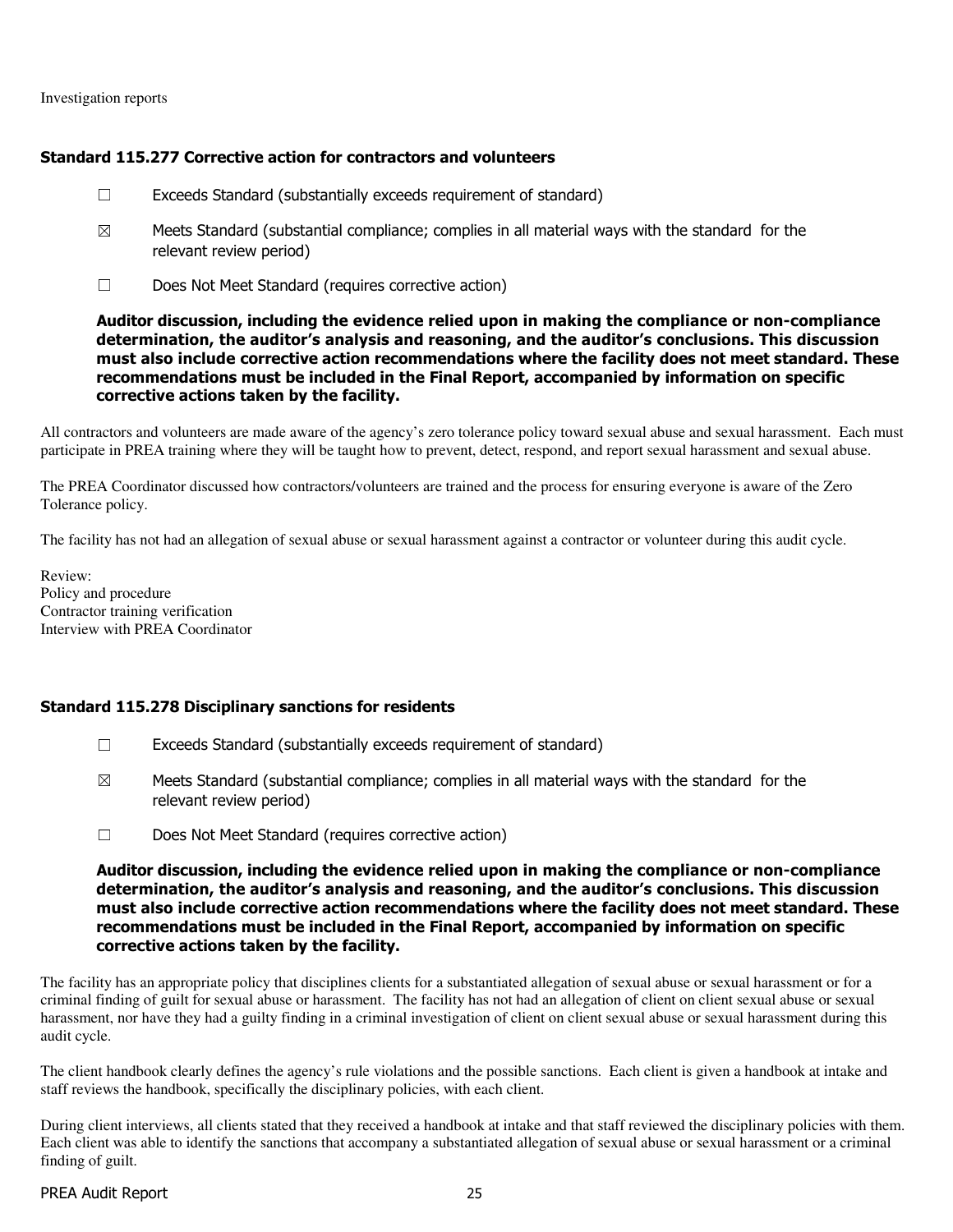Review: Policy and procedure Client handbook Interviews with random clients Interview with PREA Coordinator

### Standard 115.282 Access to emergency medical and mental health services

- $\Box$  Exceeds Standard (substantially exceeds requirement of standard)
- $\boxtimes$  Meets Standard (substantial compliance; complies in all material ways with the standard for the relevant review period)
- ☐ Does Not Meet Standard (requires corrective action)

Auditor discussion, including the evidence relied upon in making the compliance or non-compliance determination, the auditor's analysis and reasoning, and the auditor's conclusions. This discussion must also include corrective action recommendations where the facility does not meet standard. These recommendations must be included in the Final Report, accompanied by information on specific corrective actions taken by the facility.

After an incident of sexual abuse or sexual assault, victims are offered unimpeded access to emergency medical treatment and crisis intervention services. Qualified practitioners who would determine the appropriate scope of services would provide these services. Medical services would be provided by Ohio State University Hospital and mental health, crisis intervention, or advocacy services would be provided by SARNCO. Clients would be given timely information about and timely access to emergency contraception and sexually transmitted infections prophylaxis. All services are offered free of charge to clients.

The victim's mental health will be evaluated by the agency clinician within 48 hours of alleged abuse. The clinician will update the PREA Coordinator on the victim's status every 24 hours until ending monitoring is appropriate.

Alvis House staff are trained on the appropriate response to an incident of sexual abuse or sexual assault during monthly staff meetings. A review of first responder duties as well as the Sexual Abuse, Assault, Harassment Response Procedure is conducted during one of these meetings.

A review of allegation investigation forms shows that staff would offer clients the opportunity to receive medical and mental health care if appropriate.

Review: Policy and procedure Sexual Abuse, Assault, Harassment Response Procedure Training roster Investigation report form Interview with PREA Coordinator Interview with Regional Director Interview with random staff

### Standard 115.283 Ongoing medical and mental health care for sexual abuse victims and abusers

- ☐ Exceeds Standard (substantially exceeds requirement of standard)
- $\boxtimes$  Meets Standard (substantial compliance; complies in all material ways with the standard for the relevant review period)
- ☐ Does Not Meet Standard (requires corrective action)

#### PREA Audit Report 26 Auditor discussion, including the evidence relied upon in making the compliance or non-compliance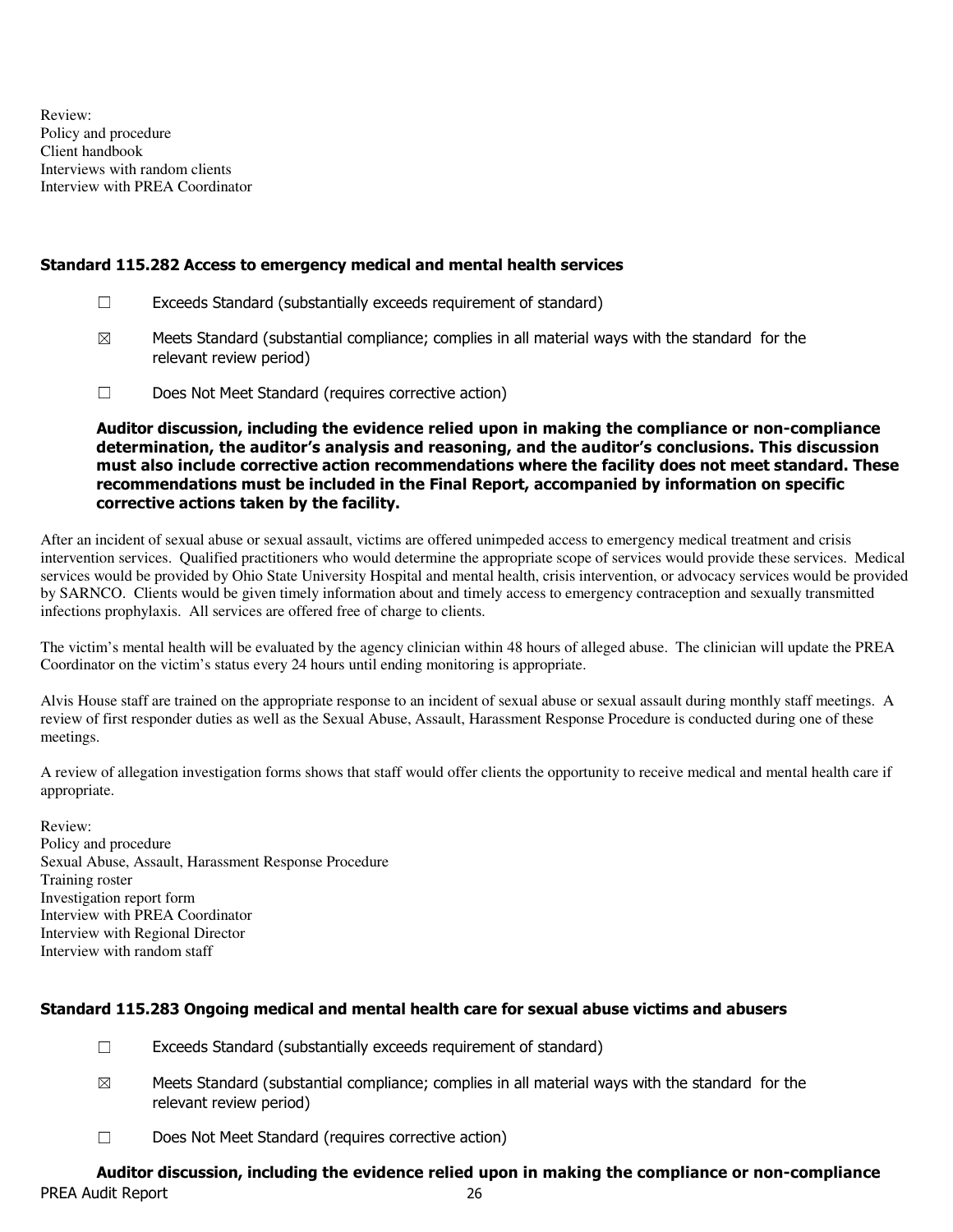### determination, the auditor's analysis and reasoning, and the auditor's conclusions. This discussion must also include corrective action recommendations where the facility does not meet standard. These recommendations must be included in the Final Report, accompanied by information on specific corrective actions taken by the facility.

The facility offers community medical and counseling services for clients who have been sexually abused in a prison, jail, lockup, or juvenile facility. The treatment includes testing for sexually transmitted diseases. Treatment is offered to all known client to client abusers within 60 days of learning such history. All treatment is offered free of charge. The facility has not had a report of any known client to client abuser.

Staff are trained on the Sexual Abuse, Assault, Harassment Response Procedure. This plan outlines how staff is to offer unimpeded access to both emergency and ongoing medical and mental health care. Ongoing medical and mental health care will be at the discretion of the medical provider and is again at no cost to the resident.

The PREA initial screening and rescreening along with other intake documentation are reviewed to determine if a client has abused others while in a correctional setting. If a client indicates or has a report that indicates that he has in fact abused another client while in a correctional setting, the agency's clinician would meet with the client to determine if additional treatment or a referral for community treatment is necessary.

Review: Policy and procedure Sexual Abuse, Assault, Harassment Response Procedure MOU with SARNCO Training roster Interview with PREA Coordinator Interview with Regional Director Interview with random staff

### Standard 115.286 Sexual abuse incident reviews

- ☐ Exceeds Standard (substantially exceeds requirement of standard)
- $\boxtimes$  Meets Standard (substantial compliance; complies in all material ways with the standard for the relevant review period)
- ☐ Does Not Meet Standard (requires corrective action)

Auditor discussion, including the evidence relied upon in making the compliance or non-compliance determination, the auditor's analysis and reasoning, and the auditor's conclusions. This discussion must also include corrective action recommendations where the facility does not meet standard. These recommendations must be included in the Final Report, accompanied by information on specific corrective actions taken by the facility.

Alvis house has an agency policy on a review of all substantiated or unsubstantiated allegations of sexual abuse within 30 days of the conclusion of the investigation. The review team includes the PREA Coordinator, Facility Manager, Facility Director, Vice President of Agency Programs, CQI Director, Clinical staff, and any other staff member deemed necessary.

The team would review agency policies and practices, training, staffing plan, and physical vulnerabilities. This includes whether a change in policy or practice will better prevent, detect, or respond to sexual abuse; if the incident or allegation was motivated by race, ethnicity, gender identity, gang affiliation, or any other group dynamic; if any physical barriers in the area enabled the abuse; adequacy of staffing levels; and whether monitoring technology should be deployed or augmented to supplement supervision by staff.

Jackson Pike has had one unsubstantiated allegation of staff sexual misconduct that required a SART review. The team reviewed all relevant information and made some changes to current camera placement and made a request for an additional 13 cameras based on the allegation. The Coordinator would ensure that any recommendations were implemented by the Regional Director.

PREA Audit Report 27 Review: Policy and procedure SART review forms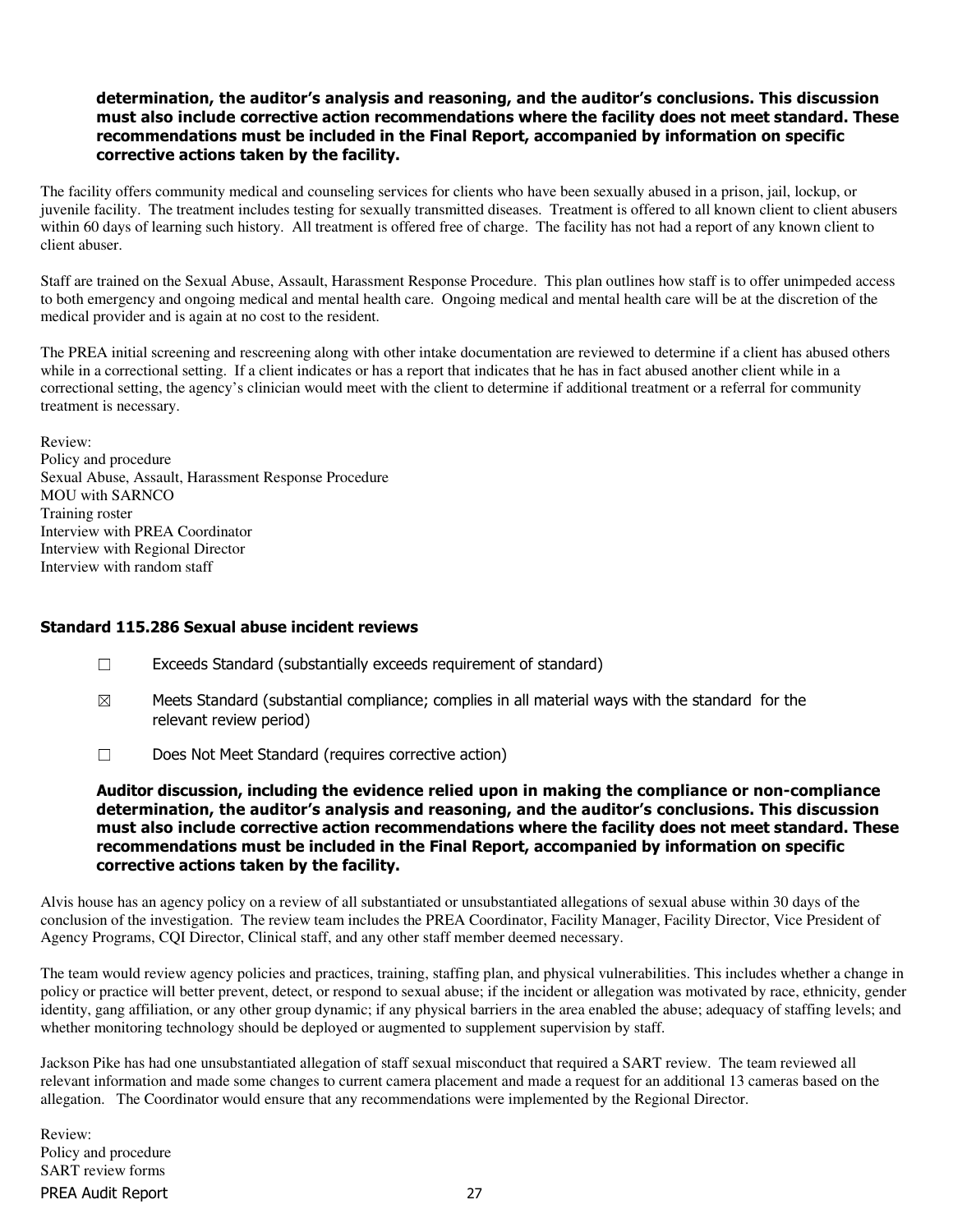Interview with PREA Coordinator Interview with Regional Director

### Standard 115.287 Data collection

- ☐ Exceeds Standard (substantially exceeds requirement of standard)
- $\boxtimes$  Meets Standard (substantial compliance; complies in all material ways with the standard for the relevant review period)
- ☐ Does Not Meet Standard (requires corrective action)

Auditor discussion, including the evidence relied upon in making the compliance or non-compliance determination, the auditor's analysis and reasoning, and the auditor's conclusions. This discussion must also include corrective action recommendations where the facility does not meet standard. These recommendations must be included in the Final Report, accompanied by information on specific corrective actions taken by the facility.

The facility directors are responsible for collecting the data for every allegation of sexual abuse and sexual harassment at the facility for each calendar year. The facility is using the Department of Justice Survey of Sexual Violence IV as the collection instrument. The information from this report is aggregated and listed in the agency's annual PREA report and the report is posted on the facility's website.

The PREA Coordinator reports the records retention schedule for information collected is ten years.

The Justice Department has not requested this information from the agency.

Review: Policy and procedure Annual PREA report Agency website (www.alvis180.org) Survey of Sexual Violence IV report Interview with PREA Coordinator

### Standard 115.288 Data review for corrective action

- $\Box$  Exceeds Standard (substantially exceeds requirement of standard)
- $\boxtimes$  Meets Standard (substantial compliance; complies in all material ways with the standard for the relevant review period)
- ☐ Does Not Meet Standard (requires corrective action)

### Auditor discussion, including the evidence relied upon in making the compliance or non-compliance determination, the auditor's analysis and reasoning, and the auditor's conclusions. This discussion must also include corrective action recommendations where the facility does not meet standard. These recommendations must be included in the Final Report, accompanied by information on specific corrective actions taken by the facility.

The agency has a policy requiring the PREA Coordinator to publish an annual PREA report. The report contains details on how the facility assess and improves the effectiveness of its sexual abuse prevention, detection, and response policies, practices, and training. The report identifies problem areas and corrective action along with the corrections from prior years. The report also includes an assessment of the agency's progress in addressing sexual abuse.

A review of the report shows the facility documented the required information as well as a comparison to last year's allegation demographics and corrective actions. The report list the ways the agency has addressed issues and its overall progress toward addressing sexual abuse.